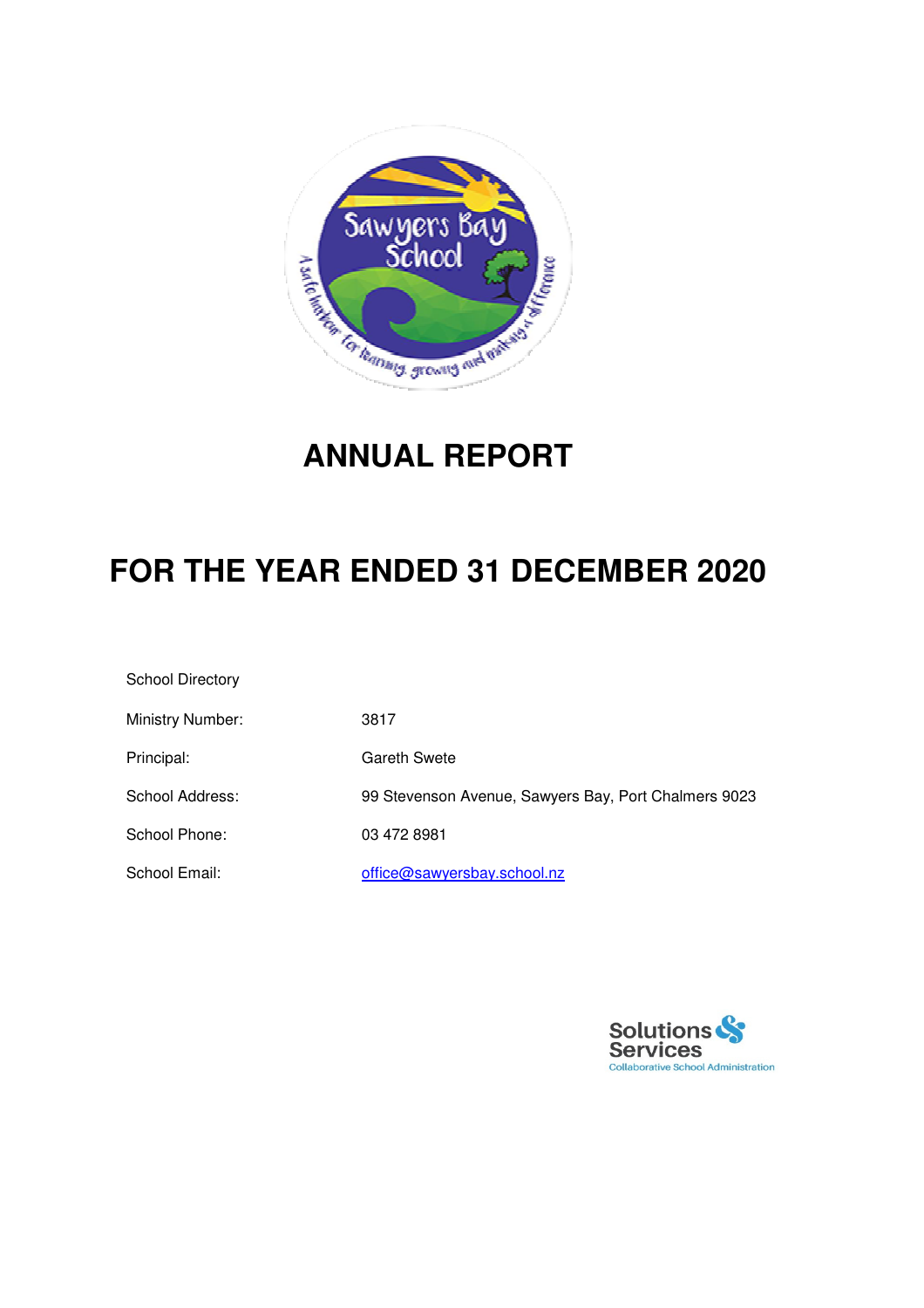# **SAWYERS BAY SCHOOL**

Annual Report - For the year ended 31 December 2020

### **Index**

#### **Page Statement**

### **Financial Statements**

- 1 Statement of Responsibility
- 2 Board of Trustees
- 3 Statement of Comprehensive Revenue and Expense
- 4 Statement of Changes in Net Assets/Equity
- 5 Statement of Financial Position
- 6 Statement of Cash Flows
- 7 17 Notes to the Financial Statements

### **Other Information**

Analysis of Variance

Kiwisport

Independent Auditor's Report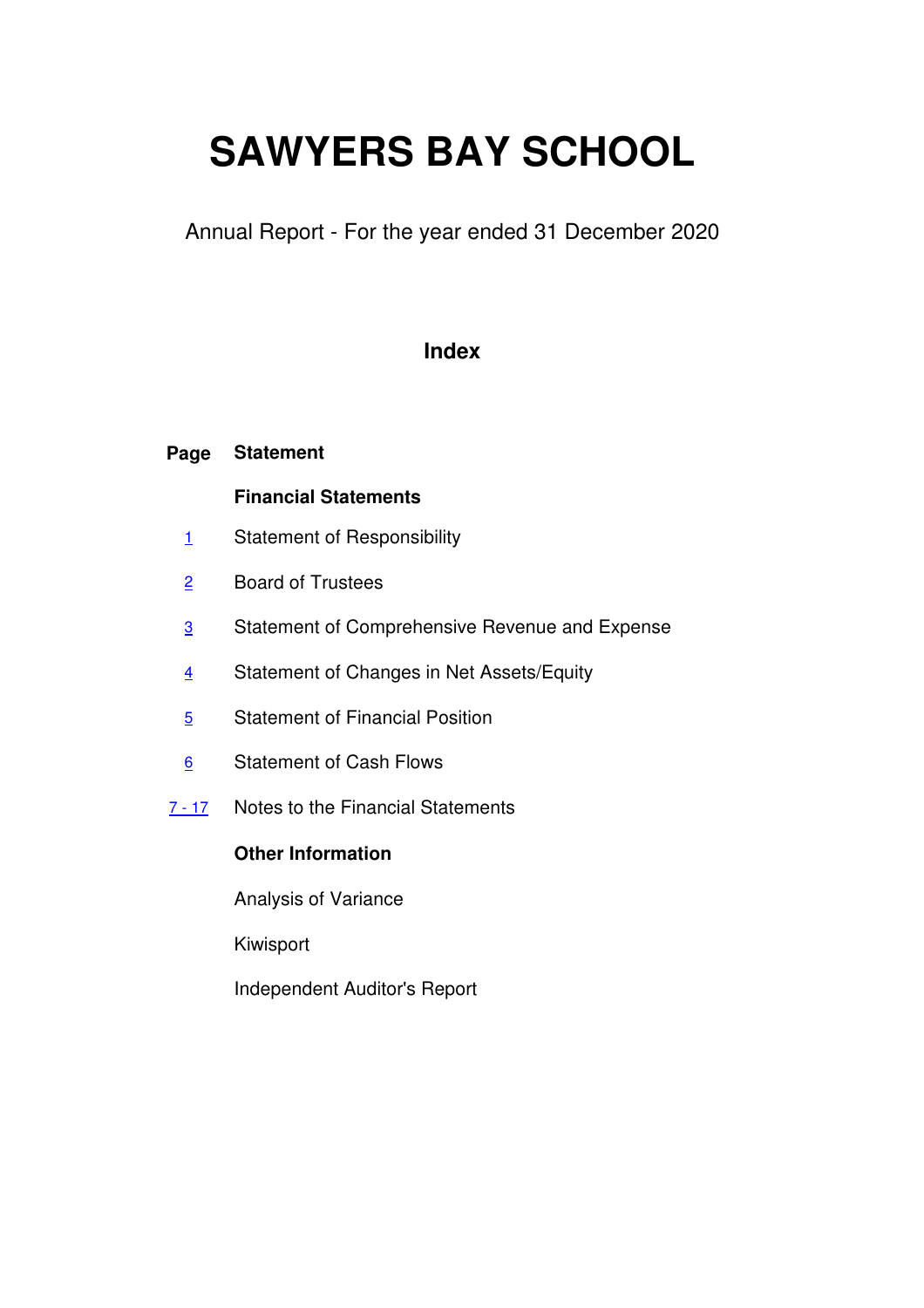## **Sawyers Bay School**

## **Statement of Responsibility**

For the year ended 31 December 2020

The Board of Trustees accepts responsibility for the preparation of the annual financial statements and the judgements used in these financial statements.

The management (including the principal and others as directed by the Board) accepts responsibility for establishing and maintaining a system of internal controls designed to provide reasonable assurance as to the integrity and reliability of the School's financial reporting.

It is the opinion of the Board and management that the annual financial statements for the financial year ended 31 December 2020 fairly reflects the financial position and operations of the School.

The School's 2020 financial statements are authorised for issue by the Board.

ai IMPACI

**Board Chairperson Jame** 

hature of Board Chairperson Sia

Date:

wete

**Full Name of Principa** 

Signature of Principal

 $OZ^{-1}$ Date: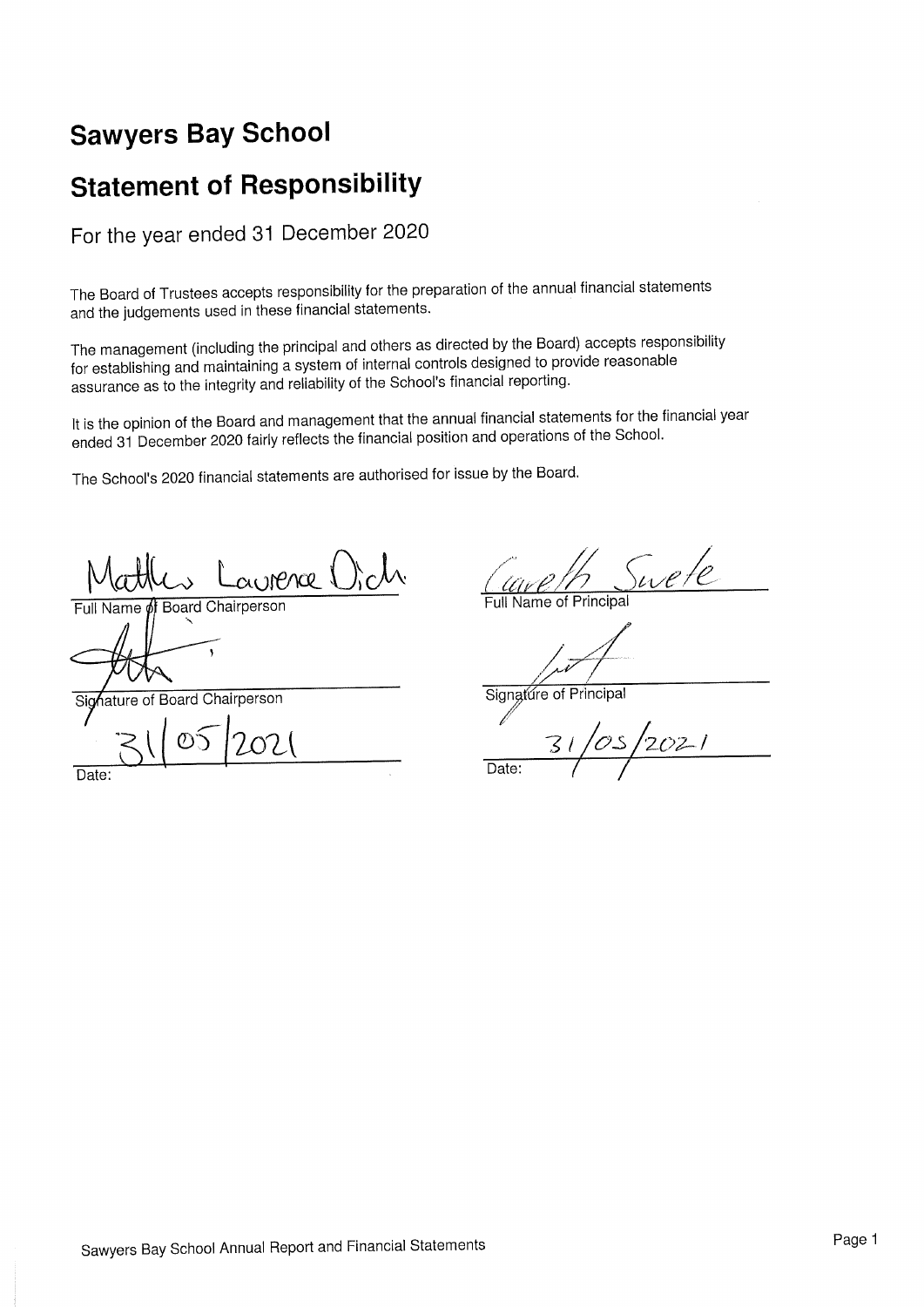## **Sawyers Bay School**

## **Members of the Board of Trustees**

For the year ended 31 December 2020

| <b>Name</b>         | <b>Position</b>   | <b>How Position Gained</b> | <b>Held Until</b> |
|---------------------|-------------------|----------------------------|-------------------|
| <b>Matthew Dick</b> | Chairperson       | Elected                    | Jun 2022          |
| <b>Gareth Swete</b> | Principal         | ex Officio                 |                   |
| <b>Thea Sefton</b>  | Parent Rep        | Elected                    | Jun 2022          |
| <b>Anita Dawe</b>   | Parent Rep        | Elected                    | Jun 2022          |
| Holly Chapman       | <b>Parent Rep</b> | Elected                    | Jun 2022          |
| Jo Barr             | <b>Staff Rep</b>  | Elected                    | Jun 2022          |
| <b>Mark Gillon</b>  | <b>Parent Rep</b> | Elected                    | Jun 2022          |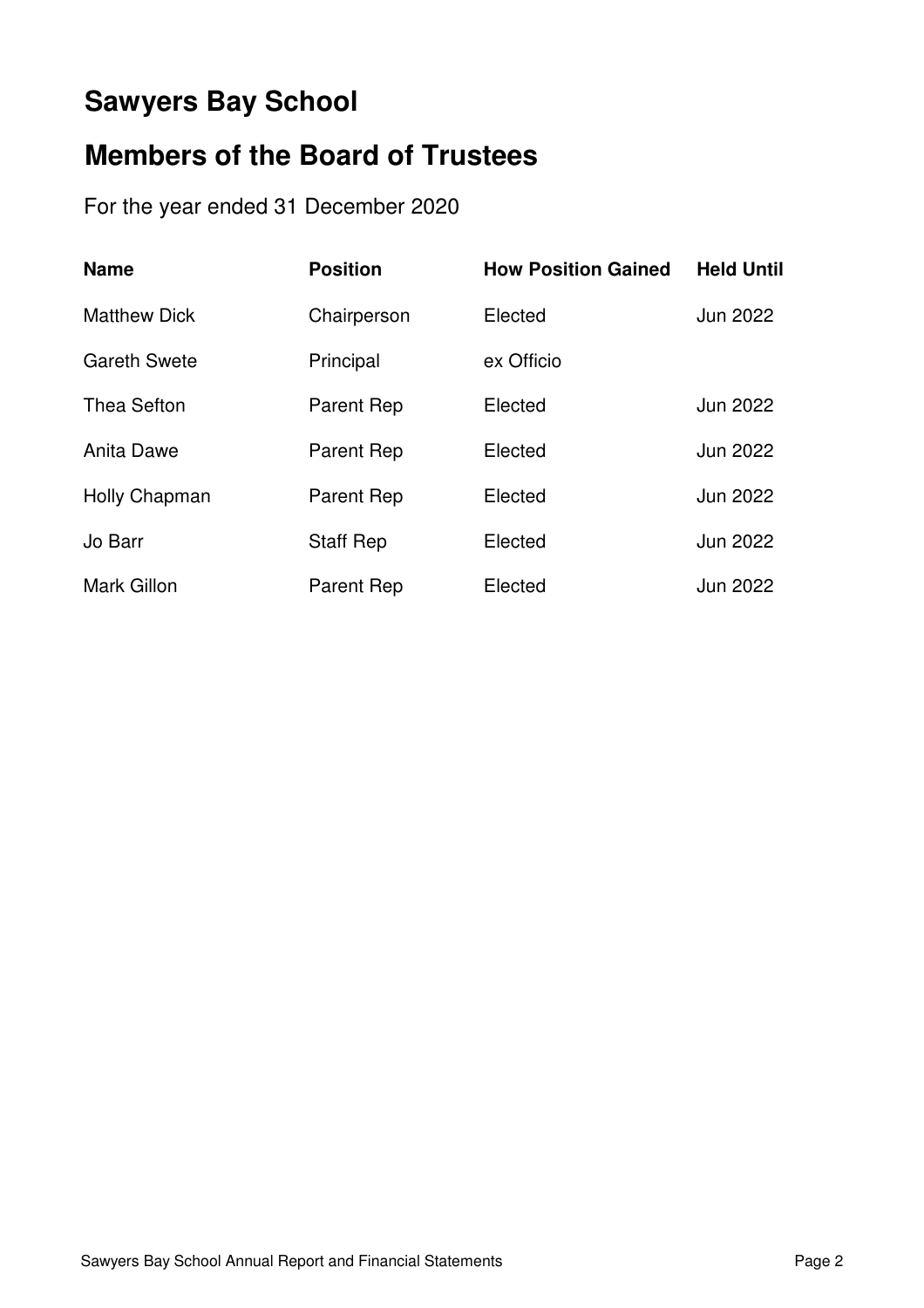## **Sawyers Bay School Statement of Comprehensive Revenue and Expense**

For the year ended 31 December 2020

|                                                             |                         | 2020                | 2020<br><b>Budget</b> | 2019                |
|-------------------------------------------------------------|-------------------------|---------------------|-----------------------|---------------------|
|                                                             | <b>Notes</b>            | <b>Actual</b><br>\$ | (Unaudited)<br>S      | <b>Actual</b><br>\$ |
| <b>Revenue</b>                                              |                         |                     |                       |                     |
| Government Grants                                           | $\overline{\mathbf{c}}$ | 1,153,152           | 224,749               | 1,026,714           |
| <b>Locally Raised Funds</b>                                 | 3                       | 50,161              | 16,100                | 60,884              |
| Interest Income                                             |                         | 8,430               | 8,000                 | 10,260              |
|                                                             |                         | 1,211,743           | 248,849               | 1,097,858           |
| <b>Expenses</b>                                             |                         |                     |                       |                     |
| <b>Locally Raised Funds</b>                                 | 3                       | 26,572              | 16,100                | 25,580              |
| Learning Resources                                          | 4                       | 747,869             | 94,638                | 678,181             |
| Administration                                              | 5                       | 55,638              | 66,325                | 65,565              |
| Finance                                                     |                         | 888                 |                       |                     |
| Property                                                    | 6                       | 289,504             | 65,741                | 288,161             |
| Depreciation                                                | $\overline{7}$          | 35,369              | 10,215                | 32,967              |
| Loss on Disposal of Property, Plant and Equipment           |                         | 3,696               |                       |                     |
|                                                             |                         | 1,159,536           | 253,019               | 1,090,454           |
| Net Surplus / (Deficit) for the year                        |                         | 52,207              | (4, 170)              | 7,404               |
| <b>Total Comprehensive Revenue and Expense for the Year</b> |                         | 52,207              | (4, 170)              | 7,404               |

The above Statement of Comprehensive Revenue and Expense should be read in conjunction with the accompanying notes which form part of these financial statements.

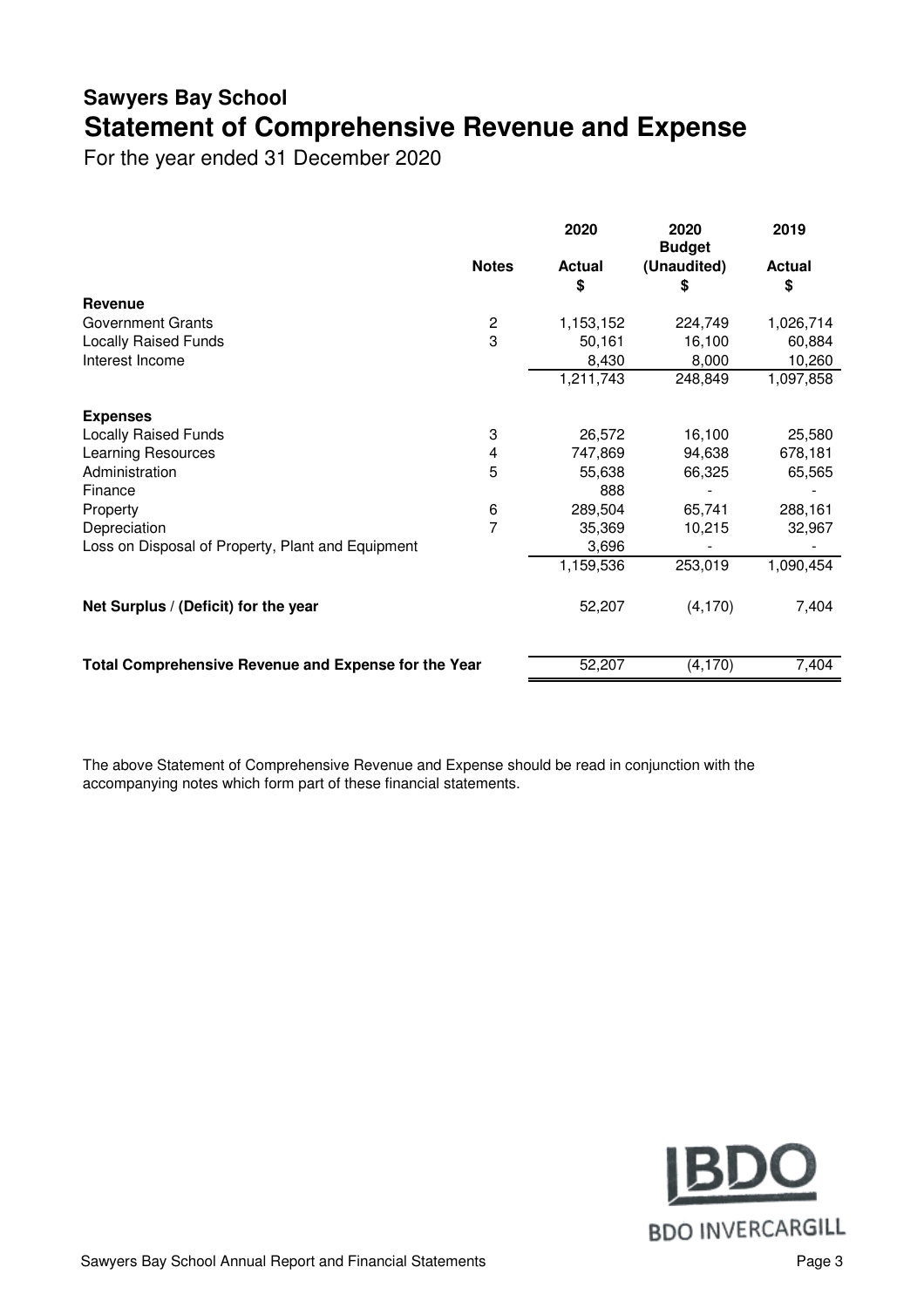### **Sawyers Bay School Statement of Changes in Net Assets/Equity**

For the year ended 31 December 2020

|                                                                                                              | <b>Notes</b> | 2020<br><b>Actual</b> | 2020<br><b>Budget</b><br>(Unaudited) | 2019<br><b>Actual</b> |
|--------------------------------------------------------------------------------------------------------------|--------------|-----------------------|--------------------------------------|-----------------------|
|                                                                                                              |              | \$                    | \$                                   | \$                    |
| <b>Balance at 1 January</b>                                                                                  |              | 480.283               | 480.283                              | 471,259               |
| Total comprehensive revenue and expense for the year<br>Capital Contributions from the Ministry of Education |              | 52,207                | (4, 170)                             | 7,404                 |
| Contribution - Furniture and Equipment Grant                                                                 |              |                       |                                      | 1,620                 |
| <b>Equity at 31 December</b>                                                                                 | 23           | 532,490               | 476,113                              | 480,283               |
| <b>Retained Earnings</b>                                                                                     |              | 532.490               | 476.113                              | 480,283               |
| <b>Equity at 31 December</b>                                                                                 |              | 532.490               | 476.113                              | 480.283               |

The above Statement of Changes in Net Assets/Equity should be read in conjunction with the accompanying notes which form part of these financial statements.

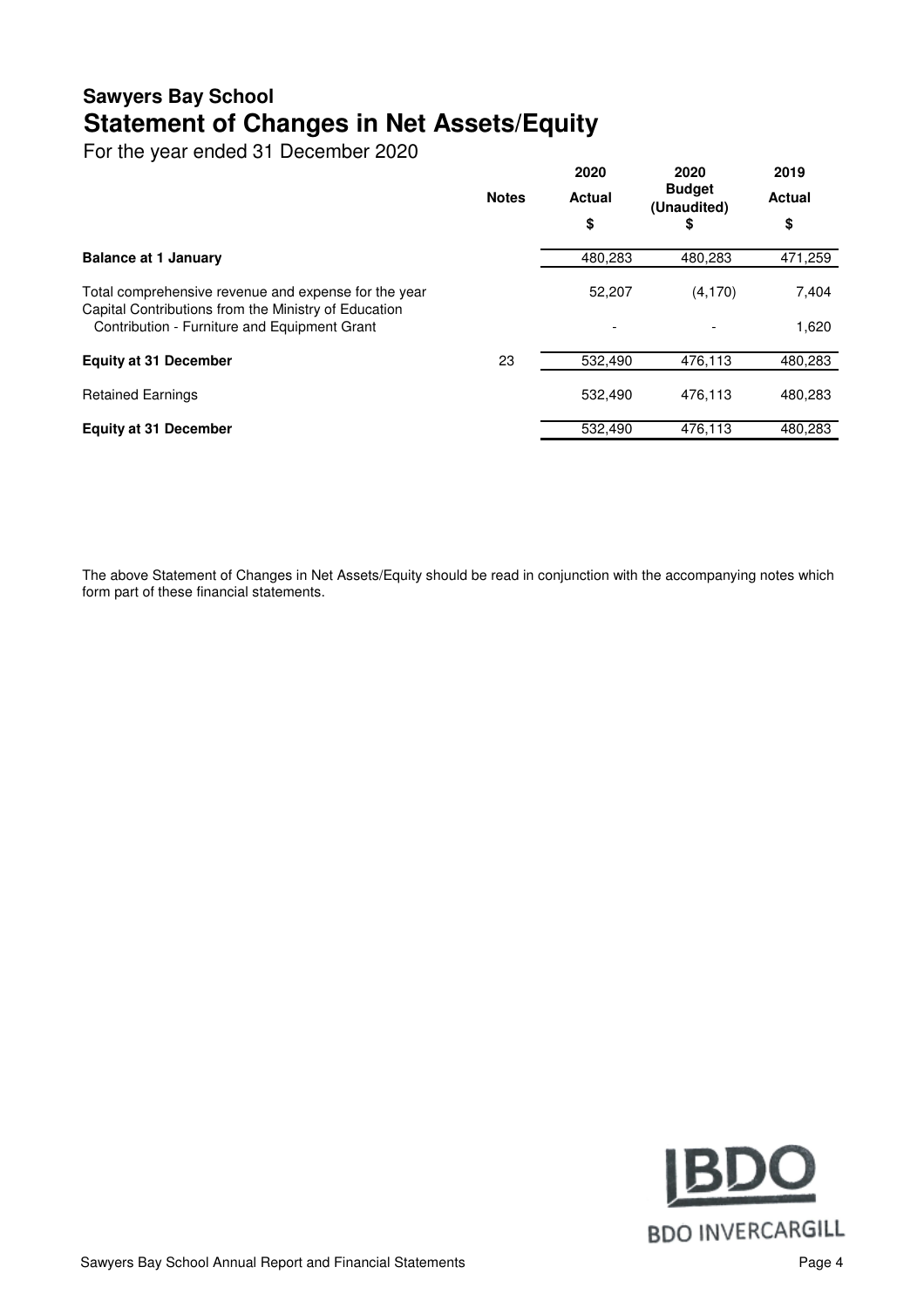## **Sawyers Bay School Statement of Financial Position**

As at 31 December 2020

|                                           |              | 2020          | 2020<br><b>Budget</b> | 2019          |
|-------------------------------------------|--------------|---------------|-----------------------|---------------|
|                                           | <b>Notes</b> | <b>Actual</b> | (Unaudited)           | <b>Actual</b> |
| <b>Current Assets</b>                     |              | \$            | \$                    | \$            |
| Cash and Cash Equivalents                 | 8            | 89,765        | 43,608                | 37,563        |
| <b>Accounts Receivable</b>                | 9            | 50,498        | 53,550                | 53,550        |
| <b>GST Receivable</b>                     |              |               | 1,886                 | 1,886         |
| Prepayments                               |              | 6,929         | 1,719                 | 1,719         |
| Inventories                               | 10           | 500           | 500                   | 500           |
| Investments                               | 11           | 338,933       | 325,716               | 325,716       |
| Funds owing for Capital Works Projects    | 17           | 10,284        |                       |               |
|                                           |              | 496,909       | 426,979               | 420,934       |
| <b>Current Liabilities</b>                |              |               |                       |               |
| <b>GST Payable</b>                        |              | 12,189        |                       |               |
| <b>Accounts Payable</b>                   | 13           | 70,982        | 75,138                | 75,138        |
| Borrowings - Due in one year              | 13           |               |                       |               |
| Revenue Received in Advance               | 14           | 7,288         | 2,505                 | 2,505         |
| Provision for Cyclical Maintenance        | 15           | 18,889        |                       |               |
| Finance Lease Liability - Current Portion | 16           | 6,069         | 5,919                 | 5,919         |
|                                           |              | 115,417       | 83,562                | 83,562        |
| <b>Working Capital Surplus/(Deficit)</b>  |              | 381,492       | 343,417               | 337,372       |
| <b>Non-current Assets</b>                 |              |               |                       |               |
| Property, Plant and Equipment             | 12           | 167,371       | 162,177               | 172,392       |
|                                           |              | 167,371       | 162,177               | 172,392       |
| <b>Non-current Liabilities</b>            |              |               |                       |               |
| Provision for Cyclical Maintenance        | 15           | 12,625        | 24,167                | 24,167        |
| <b>Finance Lease Liability</b>            | 16           | 3,748         | 5,314                 | 5,314         |
|                                           |              | 16,373        | 29,481                | 29,481        |
| <b>Net Assets</b>                         |              | 532,490       | 476,113               | 480,283       |
|                                           |              |               |                       |               |
| <b>Equity</b>                             | 23           | 532,490       | 476,113               | 480,283       |
|                                           |              |               |                       |               |

The above Statement of Financial Position should be read in conjunction with the accompanying notes which form part of these financial statements.

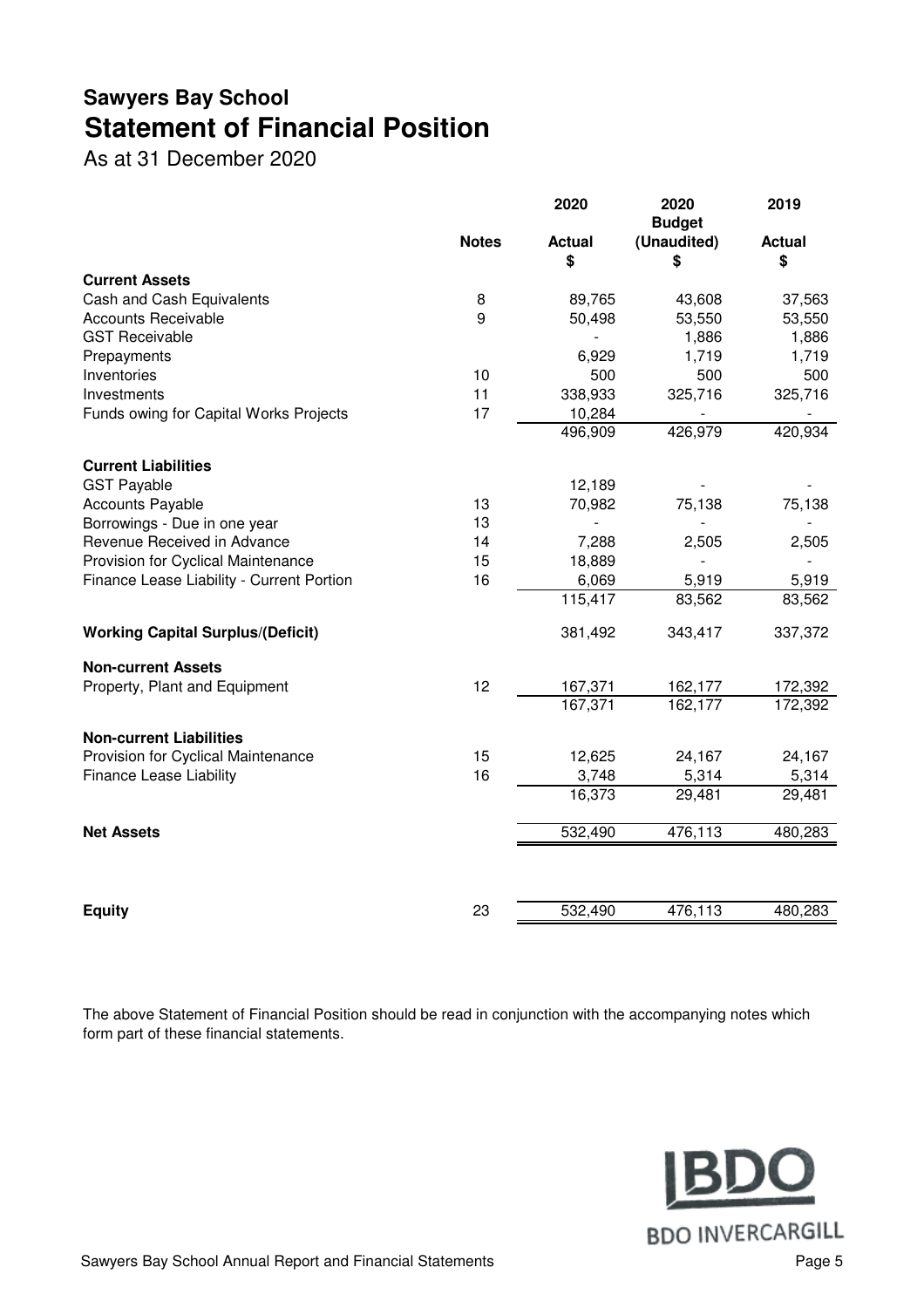### **Sawyers Bay School Statement of Cash Flows**

For the year ended 31 December 2020

|                                                                    |             | 2020          | 2020<br><b>Budget</b> | 2019          |
|--------------------------------------------------------------------|-------------|---------------|-----------------------|---------------|
|                                                                    | <b>Note</b> | <b>Actual</b> | (Unaudited)           | <b>Actual</b> |
| <b>Cash flows from Operating Activities</b>                        |             | \$            | \$                    | \$            |
|                                                                    |             |               |                       |               |
| Government Grants                                                  |             | 265,724       | 227,673               | 214,211       |
| <b>Locally Raised Funds</b>                                        |             | 44.469        | 16,100                | 55.409        |
| Goods and Services Tax (net)                                       |             | 14,075        |                       | (22, 593)     |
| Payments to Employees                                              |             | (92, 134)     | (129, 384)            | (96, 400)     |
| Payments to Suppliers                                              |             | (135, 467)    | (112, 344)            | (141, 842)    |
| Cyclical Maintenance payments in the Year                          |             |               | (4,000)               |               |
| Interest Received                                                  |             | 13,549        | 8,000                 | 7,999         |
| Net cash from Operating Activities                                 |             | 110,216       | 6,045                 | 16,784        |
| <b>Cash flows from Investing Activities</b>                        |             |               |                       |               |
| Proceeds from Sale of Property Plant & Equipment (and Intangibles) |             | (3,696)       |                       |               |
| Purchase of Property Plant & Equipment                             |             | (25, 376)     |                       | (69, 512)     |
| Purchase of Investments                                            |             | (13, 217)     |                       | (8,745)       |
| Net cash (to) Investing Activities                                 |             | (42, 289)     |                       | (78, 257)     |
| <b>Cash flows from Financing Activities</b>                        |             |               |                       |               |
| Furniture and Equipment Grant                                      |             |               |                       | 1,409         |
| <b>Finance Lease Payments</b>                                      |             | (5, 441)      |                       | (6,312)       |
| Funds held for Capital Works Projects                              |             | (10, 284)     |                       | (70, 885)     |
| Net cash (to) Financing Activities                                 |             | (15, 725)     |                       | (75, 788)     |
| Net increase/(decrease) in cash and cash equivalents               |             | 52,202        | 6,045                 | (137, 261)    |
| Cash and cash equivalents at the beginning of the year             | 8           | 37,563        | 37,563                | 174,824       |
| Cash and cash equivalents at the end of the year                   | 8           | 89,765        | 43,608                | 37,563        |

The statement of cash flows records only those cash flows directly within the control of the School. This means centrally funded teachers' salaries and the use of land and buildings grant and expense have been excluded.

The above Statement of Cash Flows should be read in conjunction with the accompanying notes which form part of these financial statements.

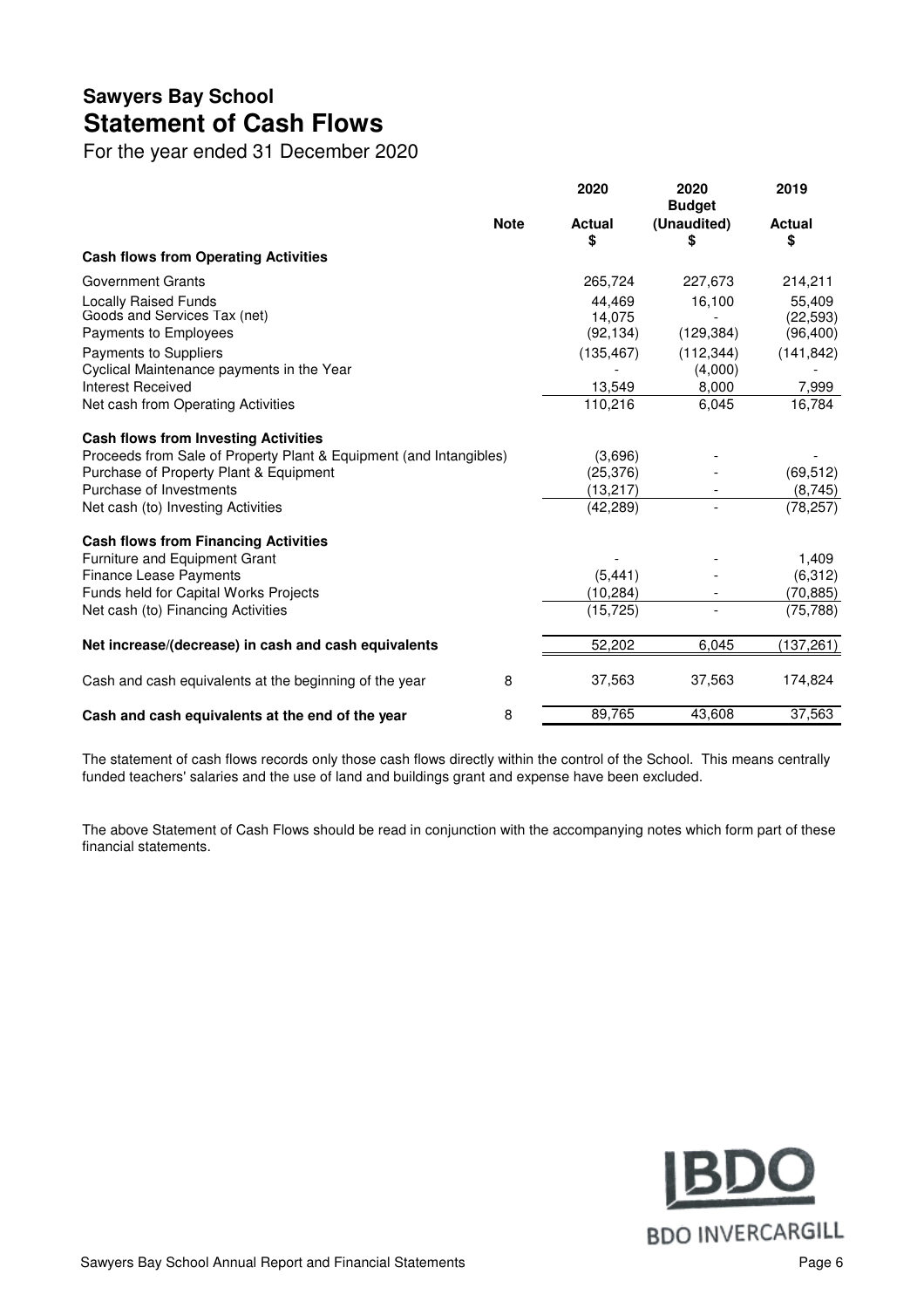#### **Sawyers Bay School**

### **Notes to the Financial Statements For the year ended 31 December 2020**

#### **1. Statement of Accounting Policies**

#### **1.1. Reporting Entity**

Sawyers Bay School (the School) is a Crown entity as specified in the Crown Entities Act 2004 and a school as described in the Education and Training Act 2020. The Board of Trustees (the Board) is of the view that the School is a public benefit entity for financial reporting purposes.

#### **1.2. Basis of Preparation**

#### **Reporting Period**

The financial reports have been prepared for the period 1 January 2020 to 31 December 2020 and in accordance with the requirements of the Public Finance Act 1989.

#### **Basis of Preparation**

The financial statements have been prepared on a going concern basis, and the accounting policies have been consistently applied throughout the period.

#### **Financial Reporting Standards Applied**

The Education and Training Act 2020 requires the School, as a Crown entity, to prepare financial statements in accordance with generally accepted accounting practice. The financial statements have been prepared in accordance with generally accepted accounting practice in New Zealand, applying Public Sector Public Benefit Entity (PBE) Standards Reduced Disclosure Regime as appropriate to public benefit entities that qualify for Tier 2 reporting. The School is considered a Public Benefit Entity as it meets the criteria specified as "having a primary objective to provide goods and/or services for community or social benefit and where any equity has been provided with a view to supporting that primary objective rather than for financial return to equity holders".

#### **PBE Accounting Standards Reduced Disclosure Regime**

The School qualifies for Tier 2 as the school is not publicly accountable and is not considered large as it falls below the expenditure threshold of \$30 million per year. All relevant reduced disclosure concessions have been taken.

#### **Measurement Base**

The financial statements are prepared on the historical cost basis unless otherwise noted in a specific accounting policy.

#### **Presentation Currency**

These financial statements are presented in New Zealand dollars, rounded to the nearest dollar.

#### **Specific Accounting Policies**

The accounting policies used in the preparation of these financial statements are set out below.

#### **Critical Accounting Estimates And Assumptions**

The preparation of financial statements requires management to make judgements, estimates and assumptions that affect the application of accounting policies and the reported amounts of assets, liabilities, revenue and expenses. Actual results may differ from these estimates.

Estimates and underlying assumptions are reviewed on an ongoing basis. Revisions to accounting estimates are recognised in the period in which the estimate is revised and in any future periods affected.

#### Useful lives of property, plant and equipment

and equipment is disclosed at note 12. The School reviews the estimated useful lives of property, plant and equipment at the end of each reporting date. The School believes that the estimated useful lives of the property, plant and equipment as disclosed in the Significant Accounting Policies are appropriate to the nature of the property, plant and equipment at reporting date. Property, plant

#### Cyclical Maintenance

disclosed at note 15. A school recognises its obligation to maintain the Ministry's buildings in a good state of repair as a provision for cyclical maintenance. This provision relates mainly to the painting of the school buildings. The estimate is based on the school's long term maintenance plan which is prepared as part of its 10 Year Property Planning process. During the year, the Board assesses the reasonableness of its 10 Year Property Plan on which the provision is based. Cyclical maintenance is

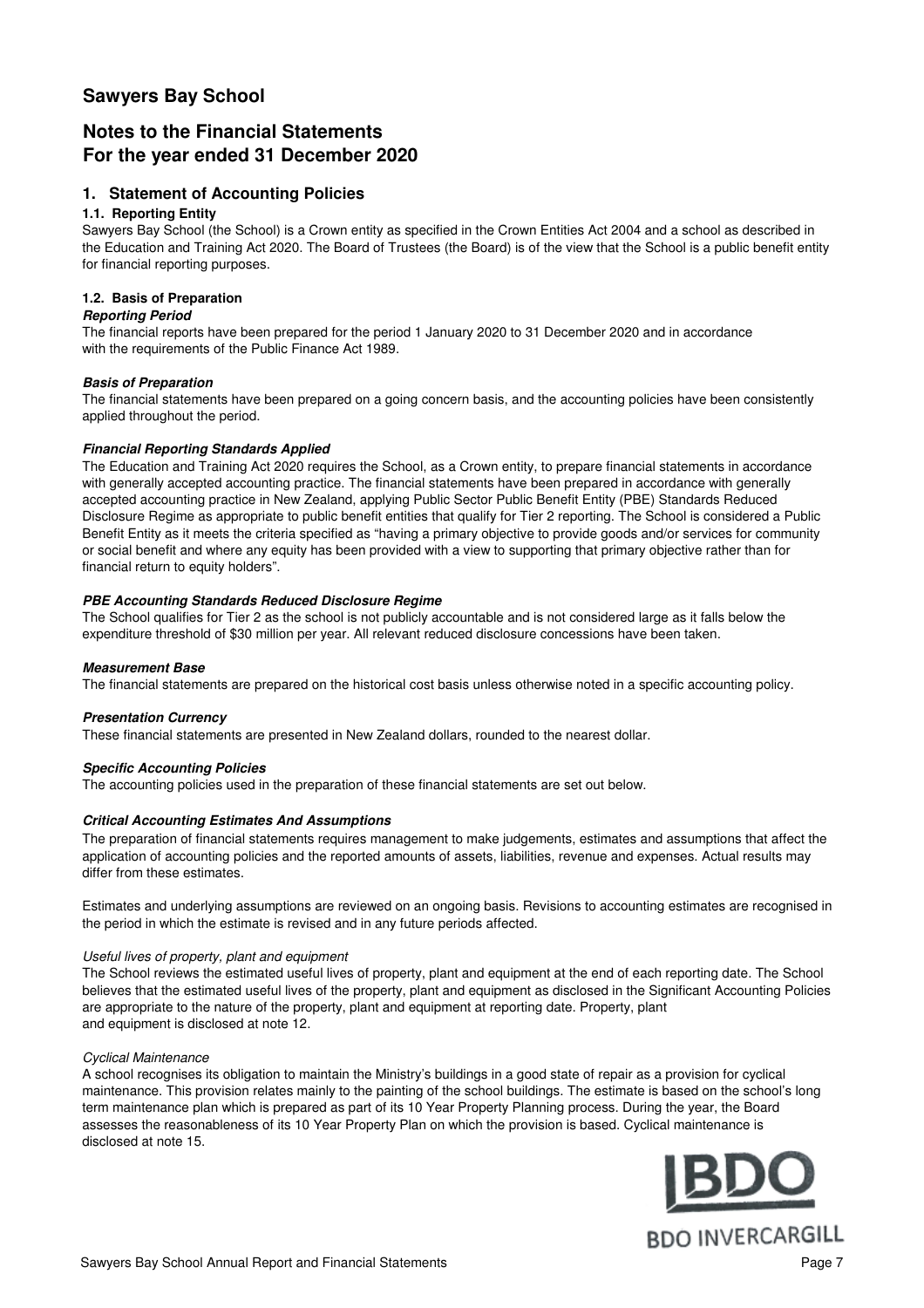#### **Critical Judgements in applying accounting policies**

Management has exercised the following critical judgements in applying accounting policies:

#### Classification of leases

Determining whether a lease is a finance lease or an operating lease requires judgement as to whether the lease transfers substantially all the risks and rewards of ownership to the school. Judgement is required on various aspects that include, but are not limited to, the fair value of the leased asset, the economic life of the leased asset, whether or not to include renewal options in the lease term, and determining an appropriate discount rate to calculate the present value of the minimum lease payments. Classification as a finance lease means the asset is recognised in the statement of financial position as property, plant, and equipment, whereas for an operating lease no such asset is recognised.

#### Recognition of grants

The School reviews the grants monies received at the end of each reporting period and whether any require a provision to carry forward amounts unspent. The School believes all grants received have been appropriately recognised as a liability if required. Government grants are disclosed at note 2.

#### **1.3. Revenue Recognition**

#### **Government Grants**

The School receives funding from the Ministry of Education. The following are the main types of funding that the School receives.

Operational grants are recorded as revenue when the School has the rights to the funding, which is in the year that the funding is received.

Teachers Salaries Grants are recorded as revenue when the School has the rights to the funding in the salary period they relate to. The grants are not received in cash by the School and are paid directly to teachers by the Ministry of Education.

Use of Land and Buildings Grants are recorded as revenue in the period the School uses the land and buildings. These are not received in cash by the School as they equate to the deemed expense for using the land and buildings which are owned by the Crown.

#### **Other Grants**

Other grants are recorded as revenue when the School has the rights to the funding, unless there are unfulfilled conditions attached to the grant, in which case the amount relating to the unfulfilled conditions is recognised as a liability and released to revenue as the conditions are fulfilled.

#### **Donations, Gifts and Bequests**

Donations, gifts and bequests are recorded as revenue when their receipt is formally acknowledged by the School.

#### **Interest Revenue**

Interest Revenue earned on cash and cash equivalents and investments is recorded as revenue in the period it is earned.

#### **1.4. Use of Land and Buildings Expense**

The property from which the School operates is owned by the Crown and managed by the Ministry of Education on behalf of the Crown. The School's use of the land and buildings as occupant is based on a property occupancy document as gazetted by the Ministry. The expense is based on an assumed market rental yield on the value of land and buildings as used for rating purposes. This is a non-cash expense that is offset by a non-cash grant from the Ministry.

#### **1.5. Operating Lease Payments**

Payments made under operating leases are recognised in the Statement of Comprehensive Revenue and Expense on a straight line basis over the term of the lease.

#### **1.6. Finance Lease Payments**

Finance lease payments are apportioned between the finance charge and the reduction of the outstanding liability. The finance charge is allocated to each period during the lease term on an effective interest basis.

#### **1.7. Cash and Cash Equivalents**

Cash and cash equivalents include cash on hand, bank balances, deposits held at call with banks, and other short term highly liquid investments with original maturities of 90 days or less, and bank overdrafts. The carrying amount of cash and cash equivalents represent fair value.

#### **1.8. Accounts Receivable**

Short-term receivables are recorded at the amount due, less an allowance for credit losses (uncollectable debts). The School's receivables are largely made up of funding from the Ministry of Education, therefore the level of uncollectable debts is not considered to be material. However, short-term receivables are written off when there is no reasonable expectation of recovery.



Sawyers Bay School Annual Report and Financial Statements **Providence Contact Contact Contact Page 8** Page 8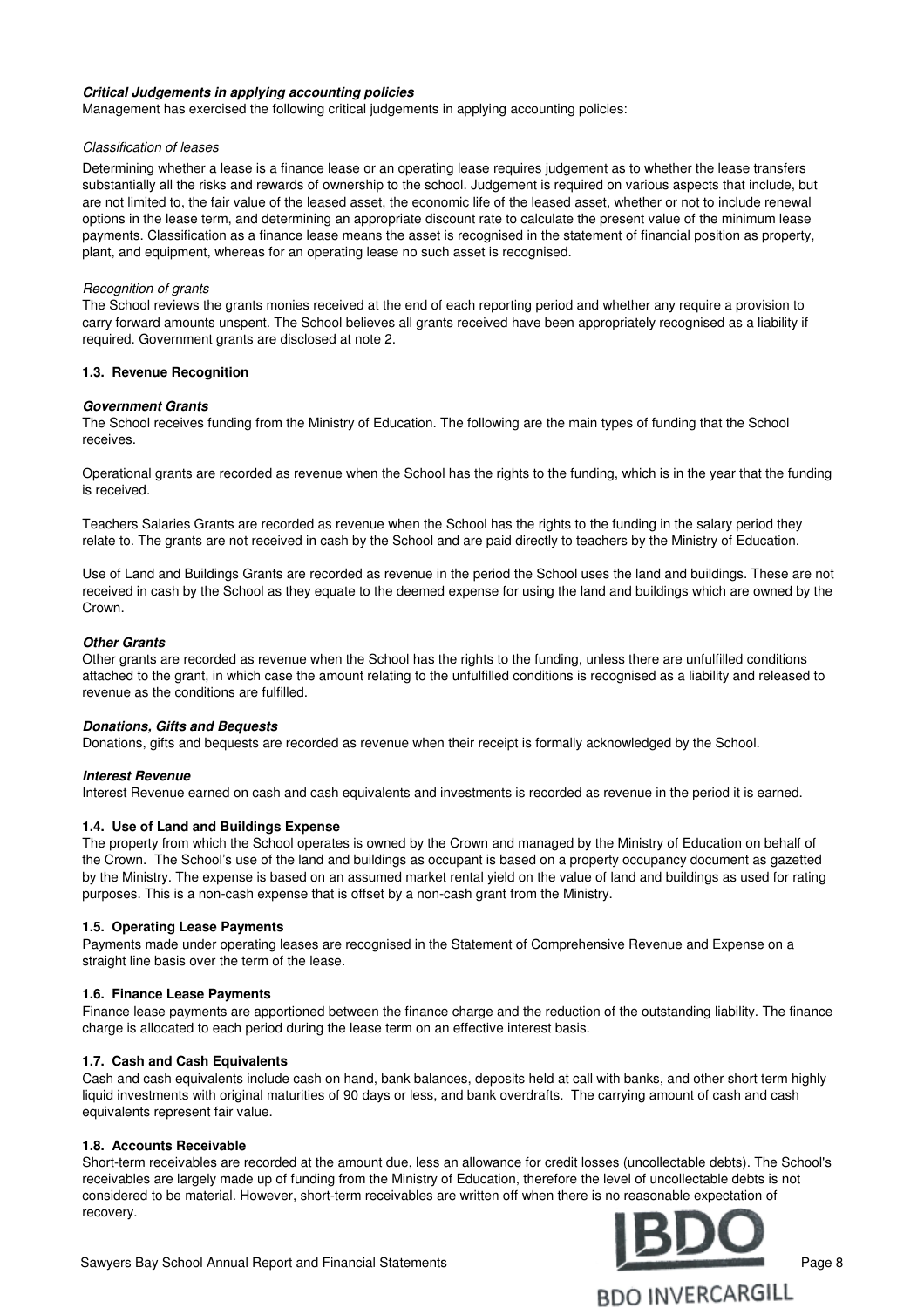#### **1.9. Inventories**

Inventories are consumable items held for sale and comprise of stationery and school uniforms. They are stated at the lower of cost and net realisable value. Cost is determined on a first in, first out basis. Net realisable value is the estimated selling price in the ordinary course of activities less the estimated costs necessary to make the sale. Any write down from cost to net realisable value is recorded as an expense in the Statement of Comprehensive Revenue and Expense in the period of the write down.

#### **1.10. Investments**

Bank term deposits are initially measured at the amount invested. Interest is subsequently accrued and added to the investment balance. A loss allowance for expected credit losses is recognised if the estimated loss allowance is not trivial.

#### **1.11. Property, Plant and Equipment**

Land and buildings owned by the Crown are excluded from these financial statements. The Board's use of the land and buildings as 'occupant' is based on a property occupancy document.

Improvements to buildings owned by the Crown are recorded at cost, less accumulated depreciation and impairment losses.

Property, plant and equipment are recorded at cost or, in the case of donated assets, fair value at the date of receipt, less accumulated depreciation and impairment losses. Cost or fair value as the case may be, includes those costs that relate directly to bringing the asset to the location where it will be used and making sure it is in the appropriate condition for its intended use.

Gains and losses on disposals *(i.e. sold or given away)* are determined by comparing the proceeds received with the carrying amounts (i.e. the book value). The gain or loss arising from the disposal of an item of property, plant and equipment is recognised in the Statement of Comprehensive Revenue and Expense.

#### **Finance Leases**

A finance lease transfers to the lessee substantially all the risks and rewards incidental to ownership of an asset, whether or not title is eventually transferred. At the start of the lease term, finance leases are recognised as assets and liabilities in the statement of financial position at the lower of the fair value of the leased asset or the present value of the minimum lease payments. The finance charge is charged to the surplus or deficit over the lease period so as to produce a constant periodic rate of interest on the remaining balance of the liability. The amount recognised as an asset is depreciated over its useful life. If there is no reasonable certainty whether the school will obtain ownership at the end of the lease term, the asset is fully depreciated over the shorter of the lease term and its useful life.

#### **Depreciation**

Property, plant and equipment except for library resources are depreciated over their estimated useful lives on a straight line basis. Library resources are depreciated on a diminishing value basis. Depreciation of all assets is reported in the Statement of Comprehensive Revenue and Expense.

The estimated useful lives of the assets are:

| Building improvements                    | $10 - 75$ years         |
|------------------------------------------|-------------------------|
| Furniture and equipment                  | $10 - 15$ years         |
| Information and communication technology | 2–5 years               |
| Leased assets held under a Finance Lease | 3-5 years               |
| Library resources                        | 12.5% Diminishing value |

#### **1.12. Impairment of property, plant and equipment**

The school does not hold any cash generating assets. Assets are considered cash generating where their primary objective is to generate a commercial return.

#### Non cash generating assets

Property, plant, and equipment held at cost that have a finite useful life are reviewed for impairment whenever events or changes in circumstances indicate that the carrying amount may not be recoverable. An impairment loss is recognised for the amount by which the asset's carrying amount exceeds its recoverable service amount. The recoverable service amount is the higher of an asset's fair value less costs to sell and value in use.

Value in use is determined using an approach based on either a depreciated replacement cost approach, restoration cost approach, or a service units approach. The most appropriate approach used to measure value in use depends on the nature of the impairment and availability of information.

If an asset's carrying amount exceeds its recoverable service amount, the asset is regarded as impaired and the carrying amount is written down to the recoverable amount. The total impairment loss is recognised in the surplus or deficit.

The reversal of an impairment loss is recognised in the surplus or deficit.

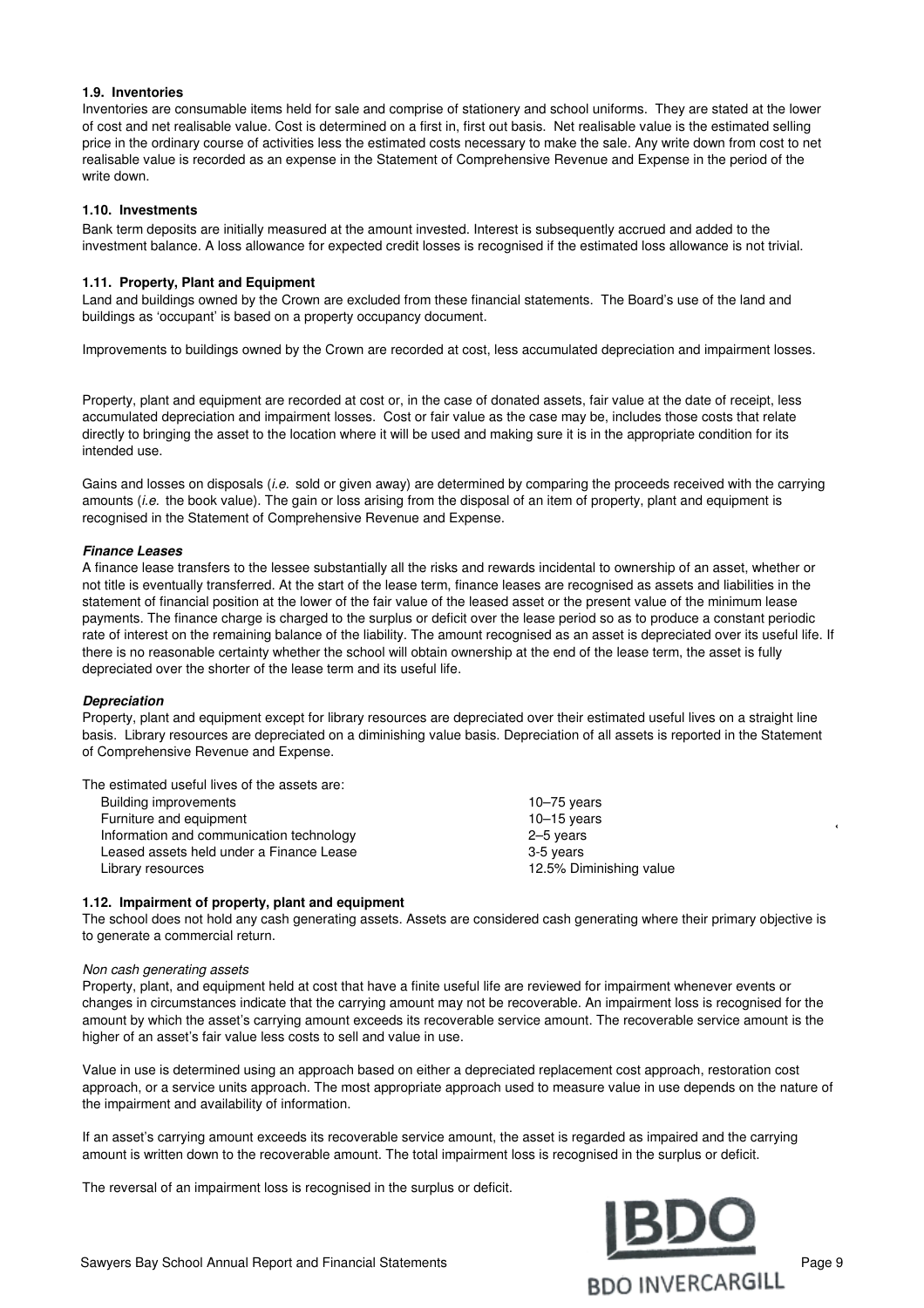#### **1.13. Accounts Payable**

Accounts Payable represents liabilities for goods and services provided to the School prior to the end of the financial year which are unpaid. Accounts Payable are recorded at the amount of cash required to settle those liabilities. The amounts are unsecured and are usually paid within 30 days of recognition.

#### **1.14. Employment Entitlements**

#### Short-term employee entitlements

Employee benefits that are due to be settled within 12 months after the end of the period in which the employee renders the related service are measured based on accrued entitlements at current rates of pay. These include salaries and wages accrued up to balance date, and also annual leave earned, by non teaching staff, to but not yet taken at balance date.

#### Long-term employee entitlements

Employee benefits that are due to be settled beyond 12 months after the end of the period in which the employee renders the related service, such as long service leave and retirement gratuities, have been calculated on an actuarial basis. The calculations are based on:

• likely future entitlements accruing to staff, based on years of service, years to entitlement, the likelihood that staff will reach the point of entitlement, and contractual entitlement information; and

• the present value of the estimated future cash flows

#### **1.15. Revenue Received in Advance**

Revenue received in advance relates to fees received from students and grants received where there are unfulfilled obligations for the School to provide services in the future. The fees are recorded as revenue as the obligations are fulfilled and the fees earned.

#### **1.16. Provision for Cyclical Maintenance**

The property from which the School operates is owned by the Crown, and is vested in the Ministry. The Ministry has gazetted a property occupancy document that sets out the Board's property maintenance responsibilities. The Board is responsible for maintaining the land, buildings and other facilities on the School site in a state of good order and repair.

Cyclical maintenance, which involves painting the interior and exterior of the School, makes up the most significant part of the Board's responsibilities outside day-to-day maintenance. The provision for cyclical maintenance represents the obligation the Board has to the Ministry and is based on the Board's ten year property plan (10YPP).

#### **1.17. Financial Instruments**

The School's financial assets comprise cash and cash equivalents, accounts receivable, and investments. All of these financial assets, except for investments that are shares, are categorised as 'financial assets measured at amortised cost' for accounting purposes in accordance with financial reporting standards.

Investments that are shares are categorised as 'financial assets at fair value through other comprehensive revenue and expense' for accounting purposes in accordance with financial reporting standards.

The School's financial liabilities comprise accounts payable, and finance lease liability. All of these financial liabilities are categorised as "financial liabilities measured at amortised cost" for accounting purposes in accordance with financial reporting standards.

#### **1.18. Borrowings**

Borrowings on normal commercial terms are initially recognised at the amount borrowed plus transaction costs. Interest due on the borrowings is subsequently accrued and added to the borrowings balance. Borrowings are classified as current liabilities unless the school has an unconditional right to defer settlement of the liability for at least 12 months after balance date.

Borrowings include but are not limited to finance leases.

#### **1.19. Goods and Services Tax (GST)**

The financial statements have been prepared on a GST exclusive basis, with the exception of accounts receivable and accounts payable which are stated as GST inclusive.

The net amount of GST paid to, or received from, the IRD, including the GST relating to investing and financing activities, is classified as a net operating cash flow in the statements of cash flows.

Commitments and contingencies are disclosed exclusive of GST.

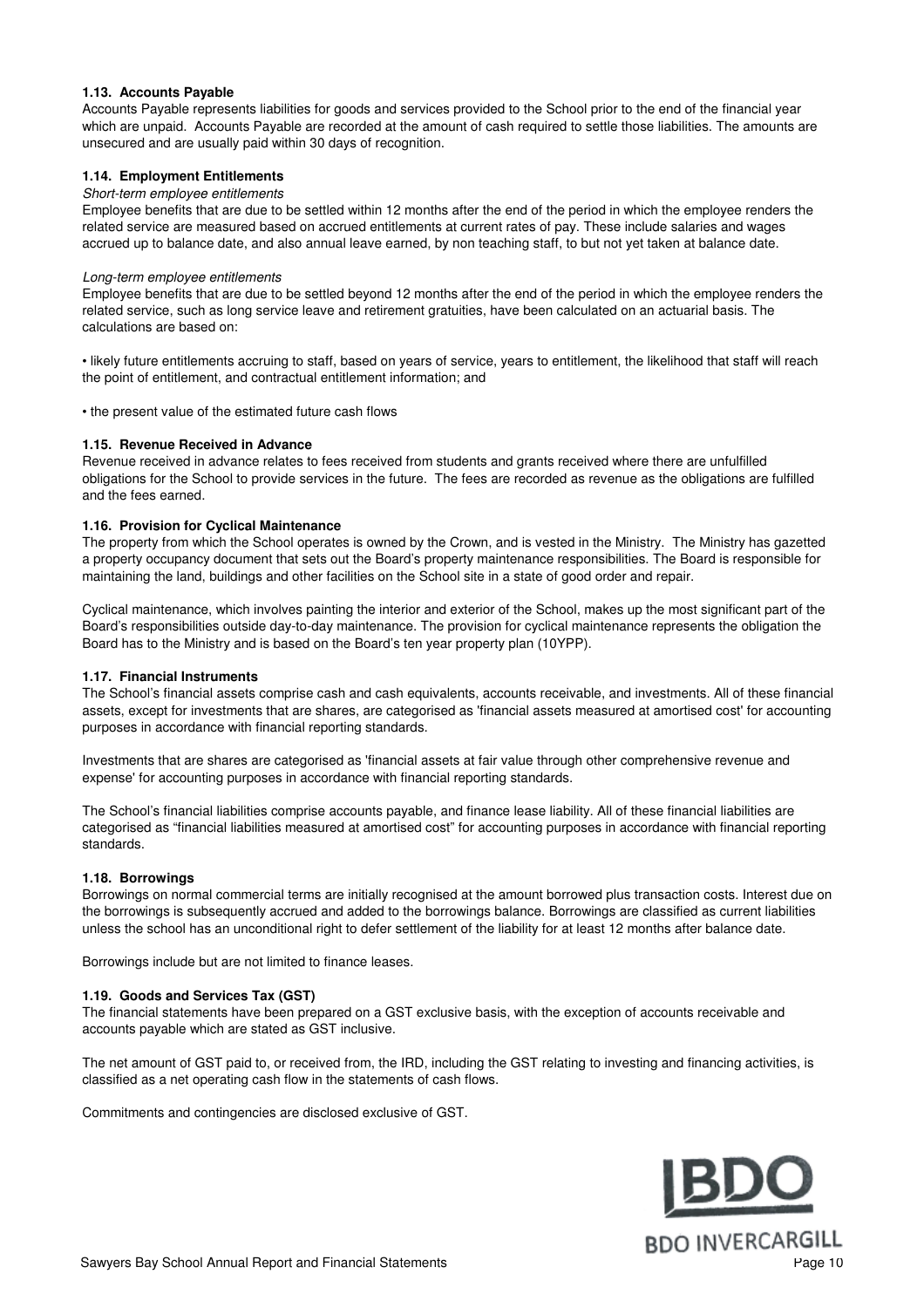#### **1.20. Budget Figures**

The budget figures are extracted from the School budget that was approved by the Board.

#### **1.21. Services received in-kind**

From time to time the School receives services in-kind, including the time of volunteers. The School has elected not to recognise services received in kind in the Statement of Comprehensive Revenue and Expense.

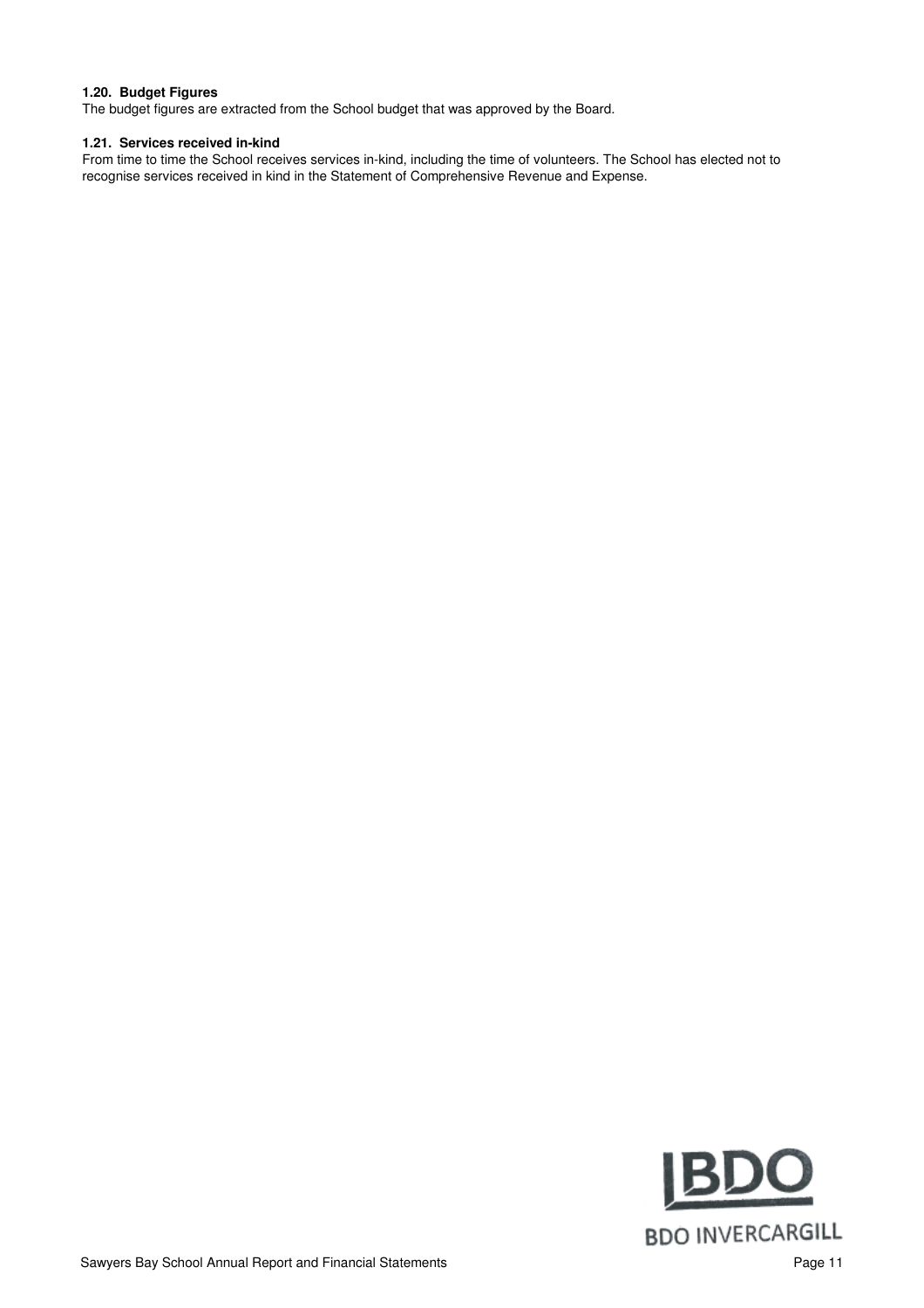#### **2. Government Grants**

|                                  | 2020          | 2020                         | 2019      |
|----------------------------------|---------------|------------------------------|-----------|
|                                  | <b>Actual</b> | <b>Budget</b><br>(Unaudited) | Actual    |
|                                  | \$.           |                              | \$        |
| <b>Operational Grants</b>        | 243.905       | 227.249                      | 205,589   |
| <b>Teachers' Salaries Grants</b> | 677,439       |                              | 611,436   |
| Use of Land and Buildings Grants | 211.078       | ٠                            | 202.374   |
| Other MoE Grants                 | 20.730        | (2,500)                      | 7,315     |
|                                  | .153.152      | 224.749                      | 1.026.714 |

The School has opted in to the donations scheme for this year. Total amount received was \$17,850.

Other MOE Grants total includes additional COVID-19 funding totalling \$4,410 for the year ended 31 December 2020.

#### **3. Locally Raised Funds**

Local funds raised within the School's community are made up of:

|                                           | 2020   | 2020<br><b>Budget</b> | 2019   |
|-------------------------------------------|--------|-----------------------|--------|
|                                           | Actual | (Unaudited)           | Actual |
| Revenue                                   | \$     | \$                    | \$     |
| Donations                                 | 9,217  | 3,000                 | 17,068 |
| Fundraising                               | 2,651  | 2,000                 | 2,978  |
| Bequests & Grants                         | 10,000 |                       |        |
| Other Revenue                             | 10.619 | 11,100                | 11,542 |
| Trading                                   | 5,906  |                       | 4,903  |
| Activities                                | 11,768 | ۰                     | 24,393 |
|                                           | 50,161 | 16,100                | 60,884 |
| <b>Expenses</b>                           |        |                       |        |
| Activities                                | 13,960 | 11,600                | 18,149 |
| Trading                                   | 11,952 | 4,500                 | 4,552  |
| Fundraising (Costs of Raising Funds)      | 660    |                       | 2,879  |
|                                           | 26,572 | 16,100                | 25,580 |
| Surplus for the year Locally raised funds | 23,589 |                       | 35,304 |

#### **4. Learning Resources**

|                                          | 2020         | 2020                         | 2019    |
|------------------------------------------|--------------|------------------------------|---------|
|                                          | Actual<br>\$ | <b>Budget</b><br>(Unaudited) | Actual  |
| Curricular                               | 26.547       | 12.150                       | 28.477  |
| <b>Equipment Repairs</b>                 | 1.260        | 2.247                        | 2,941   |
| Information and Communication Technology | 3,065        | 6.452                        | 1,649   |
| <b>Library Resources</b>                 |              | 2,900                        | 247     |
| <b>Employee Benefits - Salaries</b>      | 714,856      | 63,439                       | 640,999 |
| <b>Staff Development</b>                 | 2,141        | 7,450                        | 3,868   |
|                                          | 747,869      | 94,638                       | 678,181 |

#### **5. Administration**

|                                                | 2020                | 2020<br><b>Budget</b> | 2019         |
|------------------------------------------------|---------------------|-----------------------|--------------|
|                                                | <b>Actual</b><br>\$ | (Unaudited)<br>\$     | Actual<br>\$ |
| <b>Audit Fee</b>                               | 3,336               | 3,500                 | 3.709        |
| <b>Board of Trustees Fees</b>                  | 3,417               | 4,455                 | 3,777        |
| <b>Board of Trustees Expenses</b>              | 480                 | 1.800                 | 1,924        |
| Communication                                  | 1,398               | 1,600                 | 1,263        |
| Consumables                                    | 4,485               | 3.700                 | 4,203        |
| <b>Operating Lease</b>                         | 3,256               | 6,500                 | 994          |
| Other                                          | 6.710               | 6.399                 | 4,976        |
| <b>Employee Benefits - Salaries</b>            | 24,856              | 31.921                | 35,186       |
| Insurance                                      | 5,050               | 4.450                 | 5,423        |
| Service Providers, Contractors and Consultancy | 2,650               | 2,000                 | 4,110        |
|                                                | 55,638              | 66,325                | 65,565       |

BDO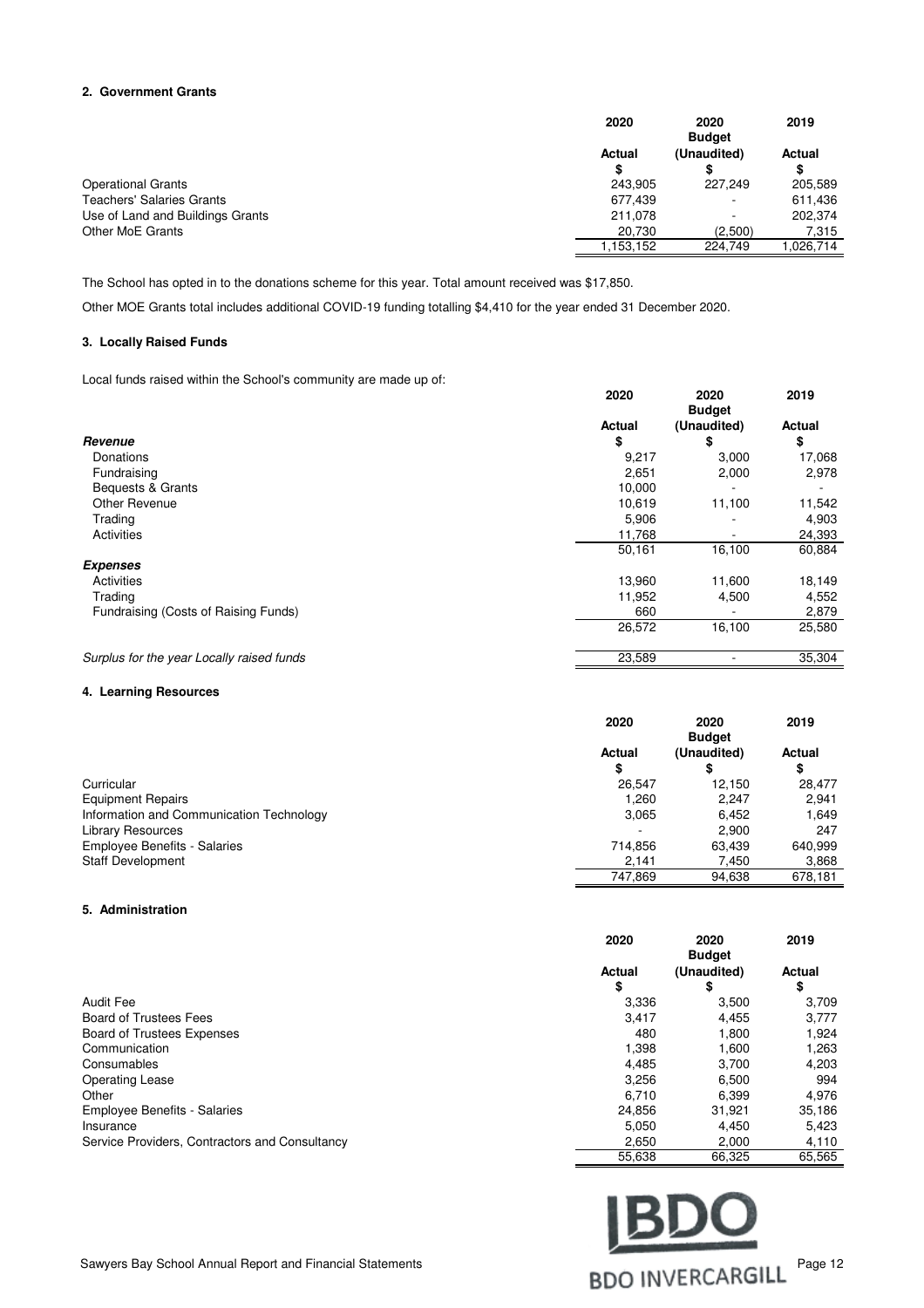#### **6. Property**

|                                       | 2020                | 2020<br><b>Budget</b> | 2019         |
|---------------------------------------|---------------------|-----------------------|--------------|
|                                       | <b>Actual</b><br>\$ | (Unaudited)<br>\$     | Actual<br>\$ |
| Caretaking and Cleaning Consumables   | 7.786               | 5.200                 | 6,763        |
| <b>Cyclical Maintenance Provision</b> | 7,347               | 4,000                 | 6,667        |
| Grounds                               | 4.731               | 4.540                 | 4,538        |
| Heat, Light and Water                 | 6.197               | 6.250                 | 4.457        |
| Rates                                 | 3.455               | 4.500                 | 4.766        |
| Repairs and Maintenance               | 12.116              | 9.451                 | 31,114       |
| Use of Land and Buildings             | 211.078             | ۰                     | 202.374      |
| Security                              | 1.439               | 700                   | 654          |
| <b>Employee Benefits - Salaries</b>   | 35.355              | 31,100                | 26,828       |
|                                       | 289.504             | 65,741                | 288,161      |

The Use of Land and Buildings figure represents 8% of the school's total property value. Property values are established as part of the nation-wide revaluation exercise that is conducted every 30 June for the Ministry of Education's year-end reporting purposes.

#### **7. Depreciation of Property, Plant and Equipment**

|                                          | 2020                | 2020<br><b>Budget</b> | 2019                |
|------------------------------------------|---------------------|-----------------------|---------------------|
|                                          | <b>Actual</b><br>\$ | (Unaudited)           | <b>Actual</b><br>\$ |
| <b>Building Improvements</b>             | 4.488               | 1.210                 | 4,367               |
| Furniture and Equipment                  | 7.889               | 2,090                 | 8,325               |
| Information and Communication Technology | 16.410              |                       | 10,390              |
| <b>Leased Assets</b>                     | 5.961               | 5,500                 | 8,786               |
| <b>Library Resources</b>                 | 621                 | 1.415                 | 1,099               |
|                                          | 35,369              | 10.215                | 32,967              |

#### **8. Cash and Cash Equivalents**

|                                                       | 2020   | 2020<br><b>Budget</b> | 2019          |
|-------------------------------------------------------|--------|-----------------------|---------------|
|                                                       | Actual | (Unaudited)           | <b>Actual</b> |
|                                                       |        |                       | \$            |
| <b>Bank Current Account</b>                           | 10.866 | 43.608                | 19.810        |
| <b>Bank Call Account</b>                              | 78.899 | ۰                     | 17.753        |
| Cash and cash equivalents for Statement of Cash Flows | 89.765 | 43.608                | 37,563        |

The carrying value of short-term deposits with original maturity dates of 90 days or less approximates their fair value.

#### **9. Accounts Receivable**

|                                            | 2020   | 2020<br><b>Budget</b> | 2019   |
|--------------------------------------------|--------|-----------------------|--------|
|                                            | Actual | (Unaudited)           | Actual |
|                                            | \$     | \$                    | \$     |
| Receivables                                | 10,475 |                       |        |
| Interest Receivable                        | 1,867  | 6,986                 | 6,986  |
| <b>Banking Staffing Underuse</b>           |        | 2,924                 | 2,924  |
| <b>Teacher Salaries Grant Receivable</b>   | 38,156 | 43,640                | 43,640 |
|                                            | 50,498 | 53,550                | 53,550 |
|                                            |        |                       |        |
| Receivables from Exchange Transactions     | 12,342 | 6,986                 | 6,986  |
| Receivables from Non-Exchange Transactions | 38,156 | 46,564                | 46,564 |
|                                            | 50,498 | 53,550                | 53,550 |
| 10. Inventories                            |        |                       |        |
|                                            | 2020   | 2020<br><b>Budget</b> | 2019   |
|                                            | Actual | (Unaudited)           | Actual |
|                                            | \$     | \$                    | \$     |
| Stationery                                 | 500    | 500                   | 500    |
|                                            | 500    | 500                   | 500    |
|                                            |        |                       |        |

**BDO INVERCARGILL** 

Sawyers Bay School Annual Report and Financial Statements Page 13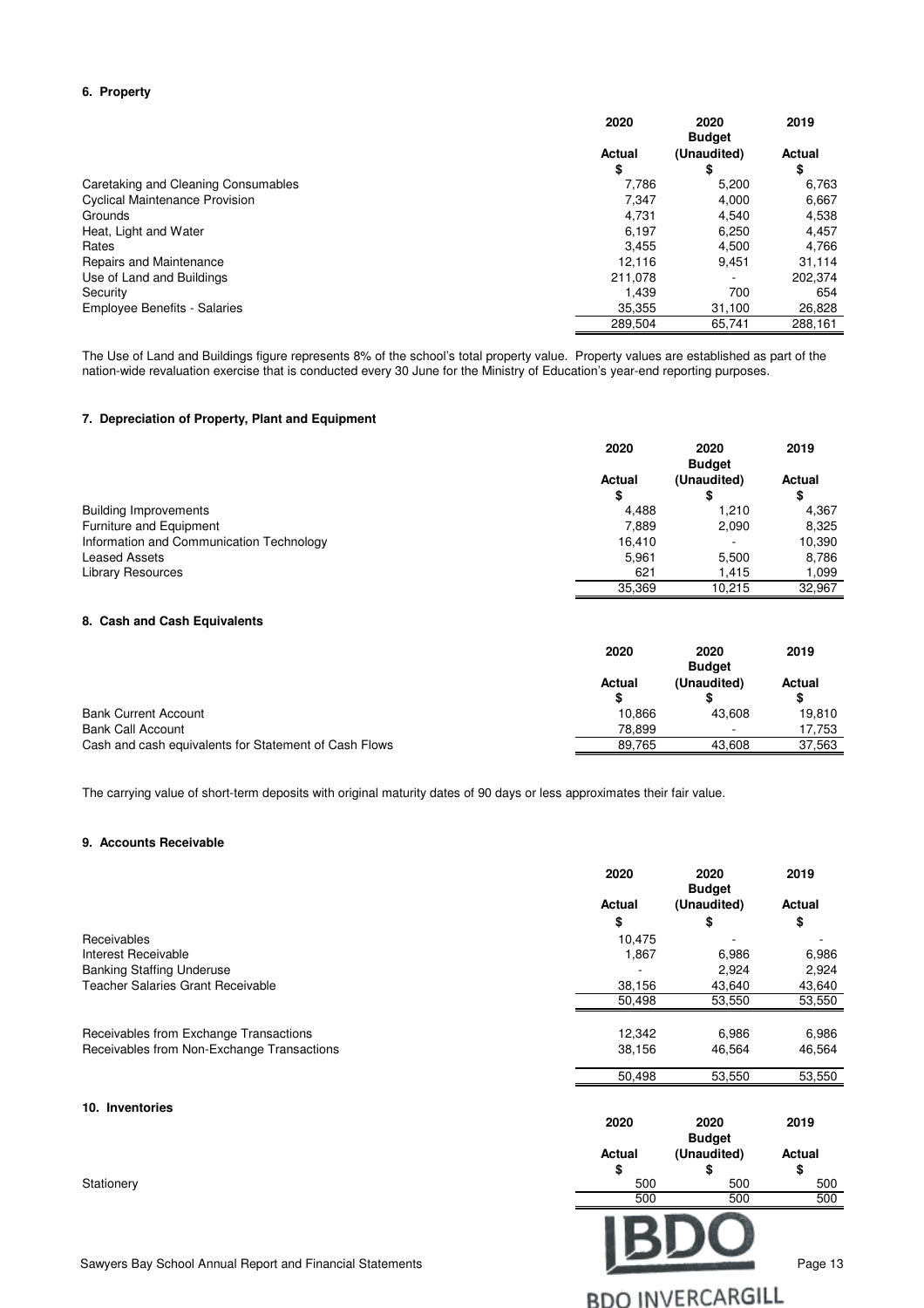#### **11. Investments**

The School's investment activities are classified as follows:

|                          | 2020    | 2020<br><b>Budget</b> | 2019    |
|--------------------------|---------|-----------------------|---------|
|                          | Actual  | (Unaudited)           | Actual  |
| <b>Current Asset</b>     |         |                       |         |
| Short-term Bank Deposits | 338.933 | 325.716               | 325.716 |
| Total Investments        | 338.933 | 325.716               | 325.716 |

#### **12. Property, Plant and Equipment**

|                                          | Opening<br>Balance (NBV) | Additions | <b>Disposals</b> | Impairment | Depreciation | Total (NBV) |
|------------------------------------------|--------------------------|-----------|------------------|------------|--------------|-------------|
| 2020                                     | \$                       | \$        |                  |            | S            |             |
| <b>Building Improvements</b>             | 51.623                   | 9.756     |                  |            | (4, 488)     | 56,891      |
| Furniture and Equipment                  | 43.391                   | 2.984     |                  |            | (7,889)      | 38,486      |
| Information and Communication Technology | 58.841                   | 15.363    | ٠                |            | (16, 410)    | 57,794      |
| <b>Leased Assets</b>                     | 10.841                   | 4,972     |                  |            | (5,961)      | 9,852       |
| <b>Library Resources</b>                 | 7.696                    | 969       | (3,696)          |            | (621)        | 4,348       |
| Balance at 31 December 2020              | 172,392                  | 34,044    | (3,696)          |            | (35, 369)    | 167,371     |
|                                          |                          |           |                  |            |              |             |

|                                          | Cost or<br>Valuation | Accumulated<br><b>Depreciation</b> | <b>Net Book</b><br>Value |
|------------------------------------------|----------------------|------------------------------------|--------------------------|
| 2020                                     | \$                   |                                    | \$                       |
| <b>Building Improvements</b>             | 160.898              | (104.007)                          | 56,891                   |
| Furniture and Equipment                  | 223.049              | (184, 563)                         | 38.486                   |
| Information and Communication Technology | 152.489              | (94, 695)                          | 57.794                   |
| <b>Leased Assets</b>                     | 29.090               | (19,238)                           | 9,852                    |
| <b>Library Resources</b>                 | 29.439               | (25.091)                           | 4.348                    |
| Balance at 31 December 2020              | 594.965              | (427.594)                          | 167,371                  |

The net carrying value of equipment held under a finance lease is \$9,852 (2019: \$10,841)

| 2019                                     | Opening<br>Balance (NBV) | Additions | <b>Disposals</b> | Impairment | Depreciation | Total (NBV) |
|------------------------------------------|--------------------------|-----------|------------------|------------|--------------|-------------|
| <b>Building Improvements</b>             | 55.990                   |           |                  |            | (4, 367)     | 51,623      |
| Furniture and Equipment                  | 40.932                   | 10.784    |                  |            | (8,325)      | 43,391      |
| Information and Communication Technology | 11.778                   | 57.453    |                  |            | (10, 390)    | 58.841      |
| <b>Leased Assets</b>                     | 14.762                   | 19.627    | (14, 762)        |            | (8,786)      | 10,841      |
| <b>Library Resources</b>                 | 7.521                    | 1.274     |                  |            | (1,099)      | 7.696       |
| Balance at 31 December 2019              | 130.983                  | 89,138    | (14.762)         |            | (32,967)     | 172.392     |

|                                          | Cost or<br>Valuation | Accumulated<br><b>Depreciation</b> | <b>Net Book</b><br>Value |
|------------------------------------------|----------------------|------------------------------------|--------------------------|
| 2019                                     | \$                   |                                    | \$                       |
| <b>Building Improvements</b>             | 151,142              | (99, 519)                          | 51,623                   |
| Furniture and Equipment                  | 220.064              | (176, 673)                         | 43.391                   |
| Information and Communication Technology | 137.125              | (78.284)                           | 58.841                   |
| <b>Leased Assets</b>                     | 24.118               | (13.277)                           | 10.841                   |
| <b>Library Resources</b>                 | 54.778               | (47.082)                           | 7.696                    |
| Balance at 31 December 2019              | 587.227              | (414.835)                          | 172,392                  |

#### **13. Accounts Payable**

|                                         | 2020          | 2020<br><b>Budget</b> | 2019   |
|-----------------------------------------|---------------|-----------------------|--------|
|                                         | <b>Actual</b> | (Unaudited)           | Actual |
|                                         | \$            | Φ                     | \$     |
| Operating creditors                     | 19.574        | 22.500                | 22,500 |
| Accruals                                | 3,336         | 4,576                 | 4,576  |
| Banking staffing overuse                | 2.001         |                       |        |
| <b>Employee Entitlements - salaries</b> | 38,155        | 43.640                | 43,640 |
| Employee Entitlements - leave accrual   | 7,916         | 4.422                 | 4,422  |
|                                         | 70,982        | 75,138                | 75,138 |
| Payables for Exchange Transactions      | 70.982        | 75.138                | 75,138 |

The carrying value of payables approximates their fair value.

Sawyers Bay School Annual Report and Financial Statements Page 14<br>
BDO INVERCARGILL

75,138 70,982 75,138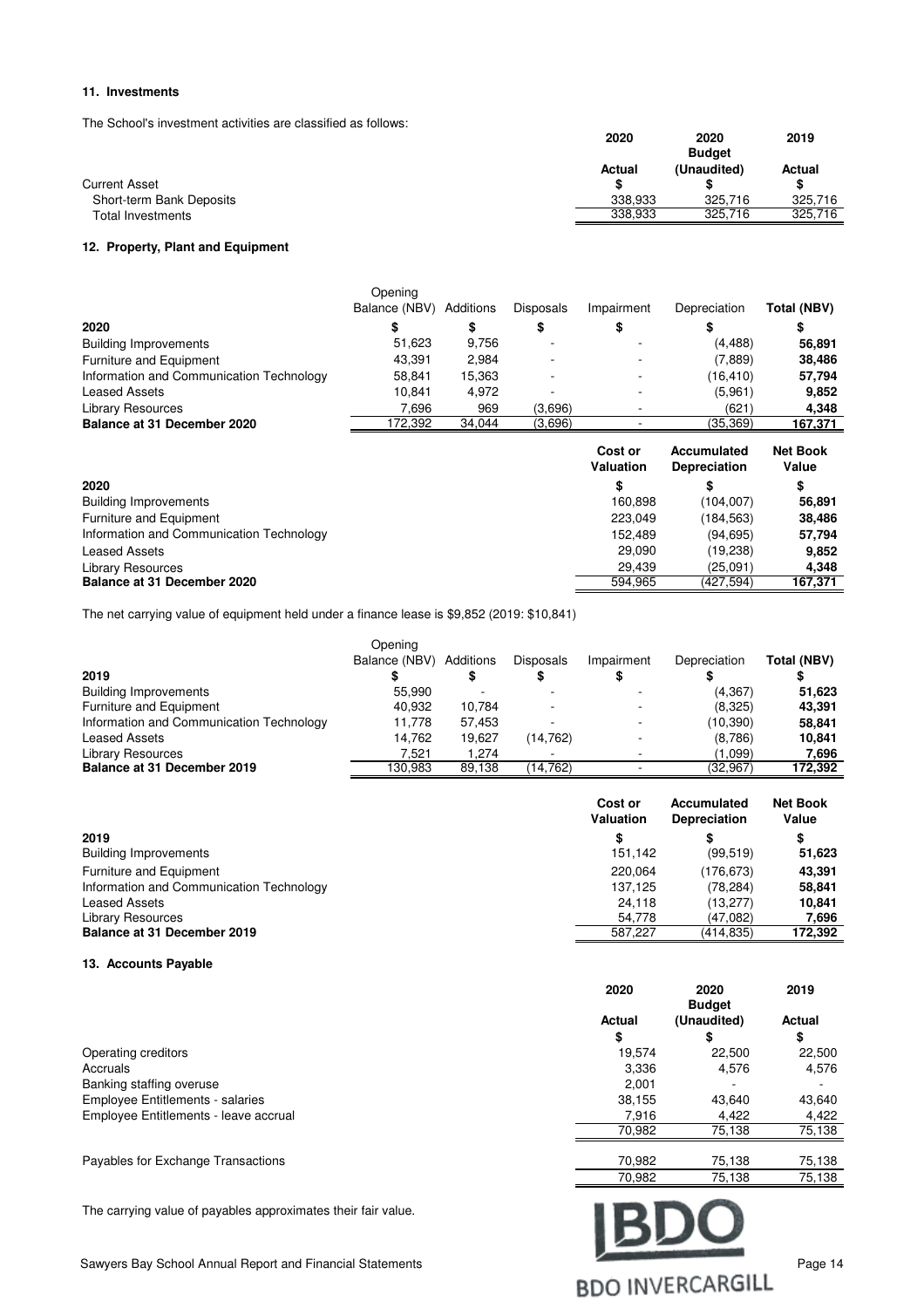#### **14. Revenue Received in Advance**

|       | 2020         | 2020<br><b>Budget</b> | 2019         |
|-------|--------------|-----------------------|--------------|
|       | Actual<br>\$ | (Unaudited)<br>œ<br>æ | Actual<br>\$ |
| Other | 7,288        | 2,505                 | 2,505        |
|       | 7,288        | 2,505                 | 2,505        |

#### **15. Provision for Cyclical Maintenance**

|                                           | 2020          | 2020<br><b>Budget</b> | 2019   |
|-------------------------------------------|---------------|-----------------------|--------|
|                                           | <b>Actual</b> | (Unaudited)           | Actual |
|                                           | \$            | \$                    | \$     |
| Provision at the Start of the Year        | 24,167        | 24.167                | 17,500 |
| Increase to the Provision During the Year | 5,611         |                       | 5,306  |
| Adjustment to the Provision               | 1.736         |                       | 1,361  |
| Provision at the End of the Year          | 31.514        | 24,167                | 24,167 |
| Cyclical Maintenance - Current            | 18,889        |                       |        |
| Cyclical Maintenance - Term               | 12,625        | 24,167                | 24,167 |
|                                           | 31.514        | 24.167                | 24,167 |

#### **16. Finance Lease Liability**

The School has entered into a number of finance lease agreements for computers and other ICT equipment. Minimum lease payments payable:

|                                                  | 2020   | 2020<br><b>Budget</b> | 2019   |
|--------------------------------------------------|--------|-----------------------|--------|
|                                                  | Actual | (Unaudited)           | Actual |
|                                                  |        |                       |        |
| No Later than One Year                           | 6.694  | 6,783                 | 6.783  |
| Later than One Year and no Later than Five Years | 4.065  | 5.685                 | 5,685  |
|                                                  | 10.759 | 12.468                | 12.468 |

#### **17. Funds Held for Capital Works**

During the year the School received and applied funding from the Ministry of Education for the following capital works projects:

|                        | 2020        | Opening<br><b>Balances</b><br>\$ | Receipts<br>from MoE | <b>Payments</b> | <b>BOT</b><br><b>Contributions</b> | <b>Closing</b><br><b>Balances</b> |
|------------------------|-------------|----------------------------------|----------------------|-----------------|------------------------------------|-----------------------------------|
| Window Replacement     | In Progress | ۰                                | 74.220               | (84.504)        | ۰                                  | (10,284)                          |
| Totals                 |             |                                  | 74.220               | (84, 504)       |                                    | (10,284)                          |
| <b>Represented by:</b> |             |                                  |                      |                 |                                    |                                   |

#### Funds Due from the Ministry of Education

|                        | 2019      | Openina<br><b>Balances</b> | Receipts<br>from MoE | <b>Payments</b> | <b>BOT</b><br><b>Contributions</b> | <b>Closing</b><br><b>Balances</b> |
|------------------------|-----------|----------------------------|----------------------|-----------------|------------------------------------|-----------------------------------|
| Outdoor ILE Project    | Completed | 85.311                     | 1.241                | (86, 552)       |                                    |                                   |
| <b>Floor Coverings</b> | Completed | $\overline{\phantom{a}}$   | 14.426               | (14.426)        | ۰                                  |                                   |
| Totals                 |           | 85.311                     | 15.667               | (100.978)       | ۰                                  |                                   |



 $\frac{(10,284)}{(10,284)}$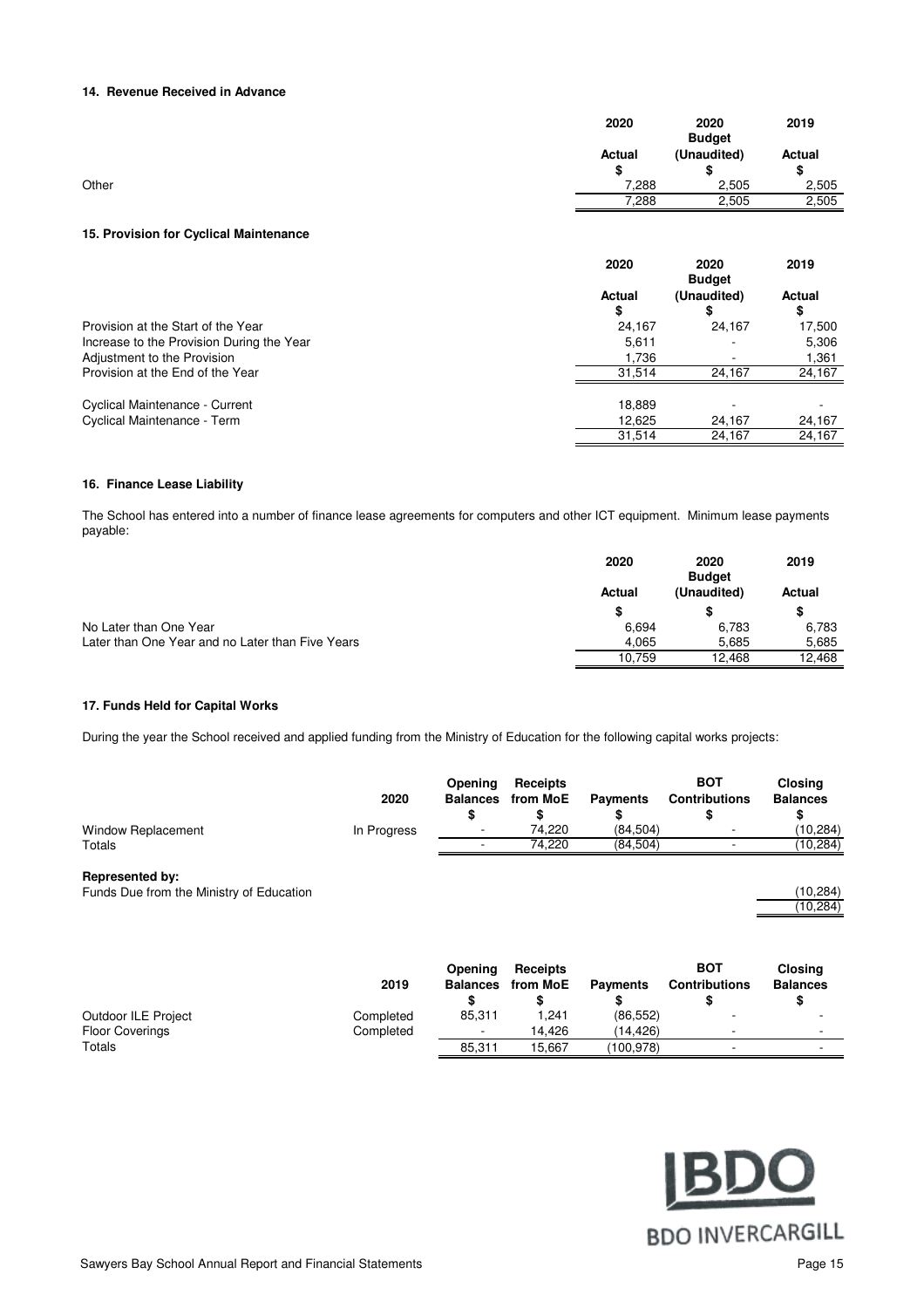#### **18. Related Party Transactions**

The School is a controlled entity of the Crown, and the Crown provides the major source of revenue to the School. The School enters into transactions with other entities also controlled by the Crown, such as government departments, state-owned enterprises and other Crown entities. Transactions with these entities are not disclosed as they occur on terms and conditions no more or less favourable than those that it is reasonable to expect the School would have adopted if dealing with that entity at arm's length.

Related party disclosures have not been made for transactions with related parties that are within a normal supplier or client/recipient relationship on terms and condition no more or less favourable than those that it is reasonable to expect the school would have adopted in dealing with the party at arm's length in the same circumstances. Further, transactions with other government agencies (for example, Government departments and Crown entities) are not disclosed as related party transactions when they are consistent with the normal operating arrangements between government agencies and undertaken on the normal terms and conditions for such transactions.

#### **19. Remuneration**

#### Key management personnel compensation

Key management personnel of the School include all trustees of the Board, Principal, Deputy and Assistant Principals.

|                                             | 2020<br><b>Actual</b><br>\$ | 2019<br><b>Actual</b><br>\$ |
|---------------------------------------------|-----------------------------|-----------------------------|
| <b>Board Members</b>                        |                             |                             |
| Remuneration                                | 3,417                       | 3,777                       |
| Full-time equivalent members                | 0.15                        | 0.15                        |
| Leadership Team                             |                             |                             |
| Remuneration                                | 353,204                     | 292,031                     |
| Full-time equivalent members                | 3.00                        | 3.00                        |
| Total key management personnel remuneration | 356,621                     | 295,808                     |
| Total full-time equivalent personnel        | 3.15                        | 3.15                        |

The full time equivalent for Board members has been determined based on attendance at Board meetings, Committee meetings and for other obligations of the Board, such as stand downs and suspensions, plus the estimated time for Board members to prepare for meetings.

**Principal** 

The total value of remuneration paid or payable to the Principal was in the following bands:

| Salaries and Other Short-term Employee Benefits: | 2020<br>Actual<br>\$000 | 2019<br>Actual<br>\$000 |
|--------------------------------------------------|-------------------------|-------------------------|
| Salary and Other Payments                        | $120 - 130$             | 110-120                 |
| Benefits and Other Emoluments                    | $0 - 5$                 | $0 - 0$                 |
| <b>Termination Benefits</b>                      | $0 - 0$                 | $0 - 0$                 |

Other Employees

The number of other employees with remuneration greater than \$100,000 was in the following bands:

| Remuneration<br>\$000 | 2020   | 2019<br>FTE Number FTE Number |
|-----------------------|--------|-------------------------------|
| $100 - 110$           | $\sim$ | <b>м.</b>                     |
|                       |        |                               |

The disclosure for 'Other Employees' does not include remuneration of the Principal.

#### **20. Compensation and Other Benefits Upon Leaving**

The total value of compensation or other benefits paid or payable to persons who ceased to be trustees, committee member, or employees during the financial year in relation to that cessation and number of persons to whom all or part of that total was payable was as follows:

Number of People

|                  | 2020<br>Actual                                | 2019<br>Actual |
|------------------|-----------------------------------------------|----------------|
| Total            | $\texttt{\$}$ - $\texttt{\$}$ - $\texttt{\$}$ |                |
| Number of Doople |                                               |                |

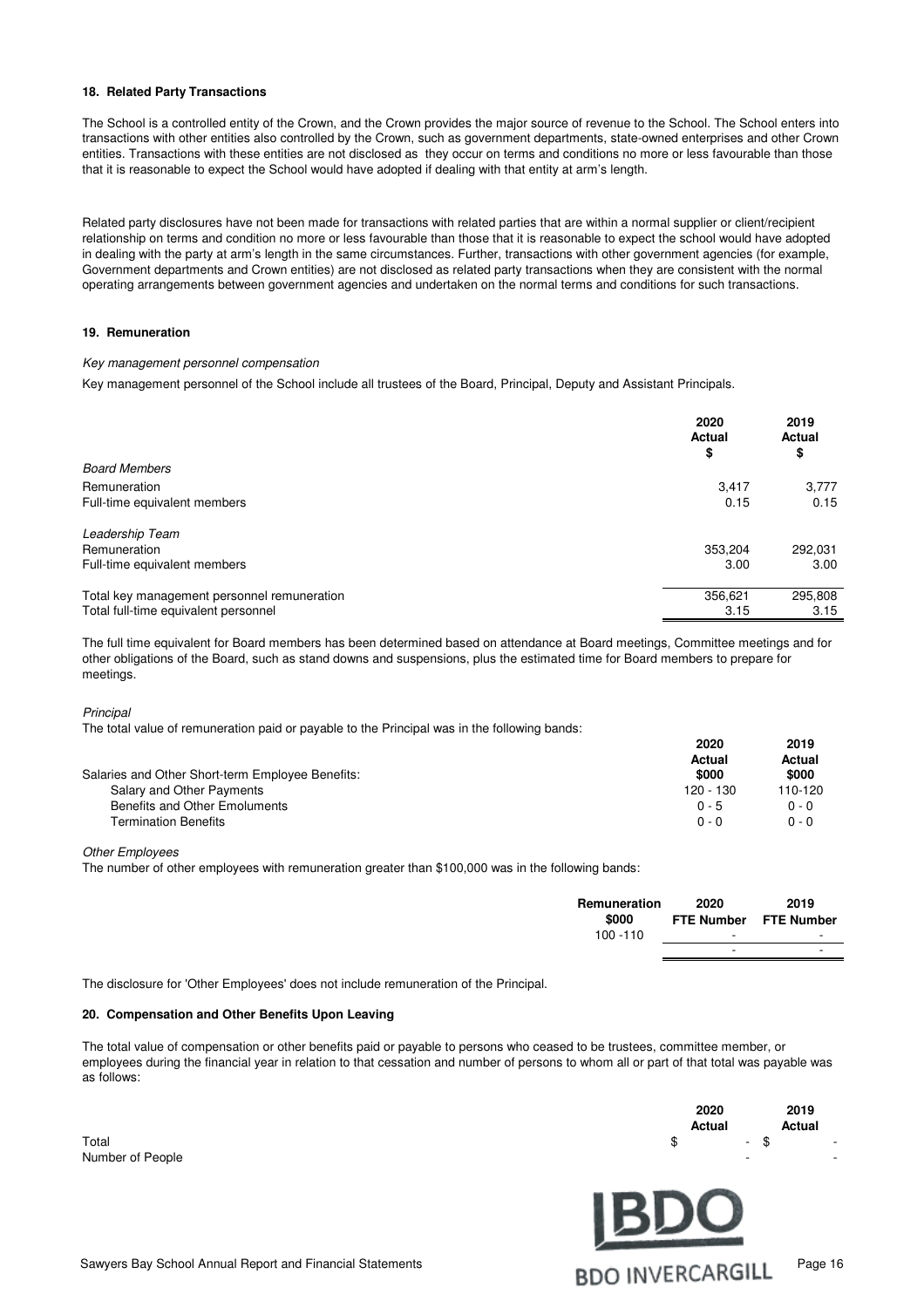#### **21. Contingencies**

There are no contingent liabilities (except as noted below) and no contingent assets as at 31 December 2020 (Contingent liabilities and assets at 31 December 2019: nil).

#### **Holidays Act Compliance - schools payroll**

The Ministry of Education performs payroll processing and payments on behalf of school boards of trustees, through payroll service provider Education Payroll Limited.

The Ministry's review of the schools sector payroll to ensure compliance with the Holidays Act 2003 is ongoing. The current phase of this review is to design potential solutions for any compliance breaches discovered in the initial phase of the Programme. Final calculations and potential impact on any specific individual will not be known until further detailed analysis and solutions have been completed.

To the extent that any obligation cannot reasonably be quantified at 31 December 2020, a contingent liability for the school may exist.

#### **22. Commitments**

#### **(a) Capital Commitments**

As at 31 December 2020 the Board has entered into the following contract agreements for capital works.

(a) \$91,500 contract for Window Replacement to be completed in 2021, which will be fully funded by the Ministry of Education. \$74,000 has been received of which \$84,500 has been spent on the project to date; and

(Capital commitments at 31 December 2019:\$nil)

#### **(b) Operating Commitments**

As at 31 December 2020 the Board has not entered into any operating contracts:

(Operating commitments at 31 December 2019:\$nil)

#### **23. Managing Capital**

The School's capital is its equity and comprises capital contributions from the Ministry of Education for property, plant and equipment and accumulated surpluses and deficits. The School does not actively manage capital but attempts to ensure that income exceeds spending in most years. Although deficits can arise as planned in particular years, they are offset by planned surpluses in previous years or ensuing years.

#### **24. Financial Instruments**

The carrying amount of financial assets and liabilities in each of the financial instrument categories are as follows:

#### **Financial assets measured at amortised cost**

|                                                   | 2020          | 2020          | 2019    |
|---------------------------------------------------|---------------|---------------|---------|
|                                                   |               | <b>Budget</b> |         |
|                                                   | <b>Actual</b> | (Unaudited)   | Actual  |
|                                                   | S             |               | \$      |
| Cash and Cash Equivalents                         | 89.765        | 43.608        | 37,563  |
| Receivables                                       | 50.498        | 53.550        | 53,550  |
| Investments - Term Deposits                       | 338,933       | 325.716       | 325,716 |
| Total Financial assets measured at amortised cost | 479.196       | 422.874       | 416,829 |
| Financial liabilities measured at amortised cost  |               |               |         |

| Payables                                               | 70.982 | 75.138 | 75,138 |
|--------------------------------------------------------|--------|--------|--------|
| Finance Leases                                         | 9.81   | .233   | .233   |
| Total Financial liabilities measured at amortised Cost | 80.799 | 86.371 | 86.371 |

#### **25. Events After Balance Date**

There were no significant events after the balance date that impact these financial statements.

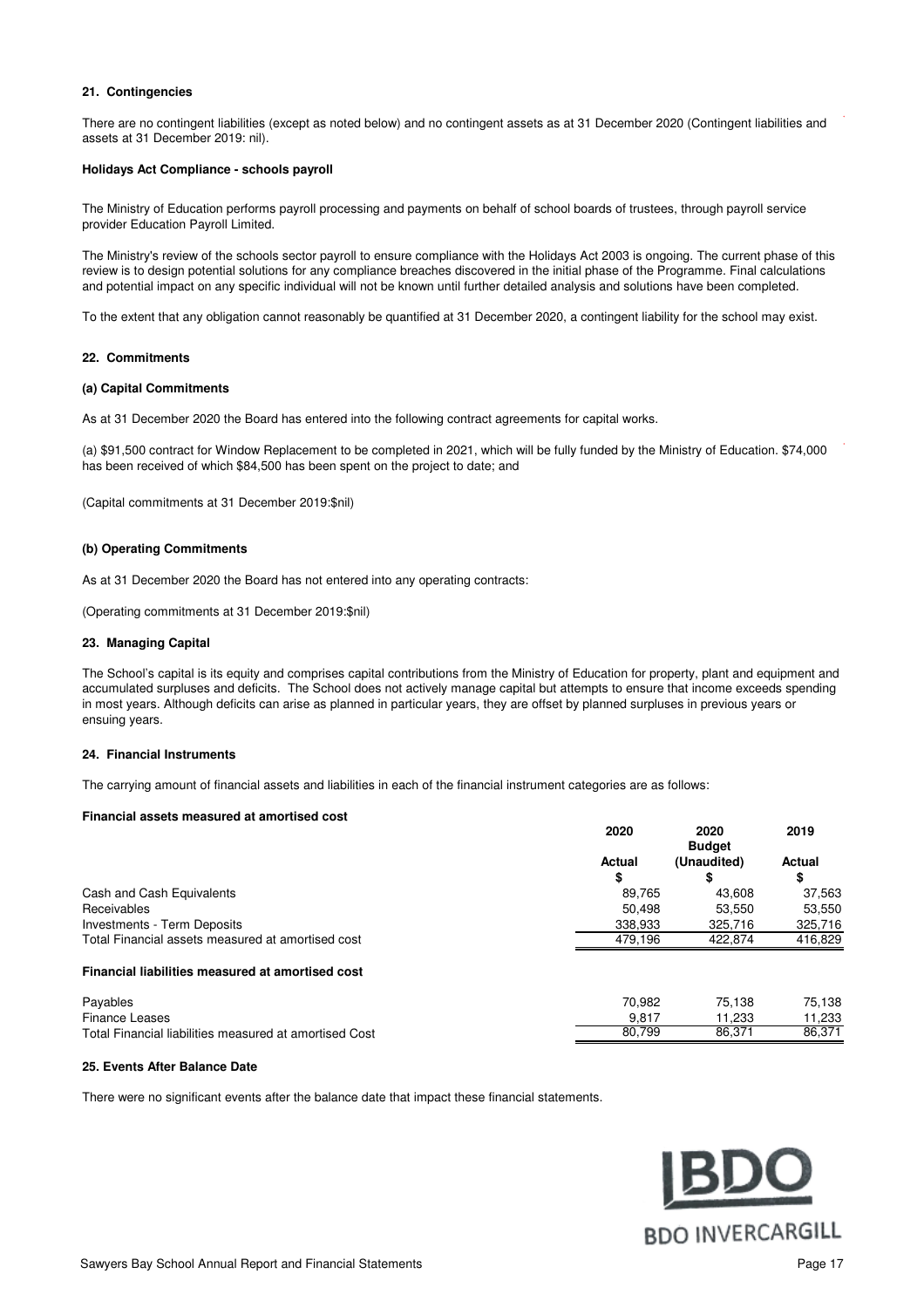## **Annual Target 1**

*Reporting on Strategic Targets for 2020: Reporting will use the following format:*

*ANNUAL TARGETS 2020 - Student Achievement Targets, Action Plan*

| <b>School Performance Goal:</b>                                                                                                                                                                                                            | <b>Target Area:</b> |                                      | <b>Student Group</b>                                                                                          |                       |
|--------------------------------------------------------------------------------------------------------------------------------------------------------------------------------------------------------------------------------------------|---------------------|--------------------------------------|---------------------------------------------------------------------------------------------------------------|-----------------------|
| Continue Professional Development in Written Language                                                                                                                                                                                      | Written Language    |                                      | <b>Whole School</b>                                                                                           |                       |
| across the School with an emphasis on identifying and                                                                                                                                                                                      |                     |                                      | <b>Accelerating/Focus group</b>                                                                               |                       |
| improving teaching practice relating to all children through<br>internal evaluation.                                                                                                                                                       |                     |                                      | 2019 learner achieving 'Well below' - Māori cohort                                                            |                       |
| Targets:                                                                                                                                                                                                                                   |                     | <b>Historical/Baseline position:</b> |                                                                                                               |                       |
| Written Language                                                                                                                                                                                                                           |                     |                                      | Analysis of longitudinal data suggests a decline in Written Language data despite an increasing rate of       |                       |
| (1) For all children, over the course of the 2020 year, to show measurable progress in Written Language.                                                                                                                                   |                     |                                      | acceleration throughout the year. Interim data shows us that we continue to start from a lower point each     |                       |
| (2) To increase the number of students achieving at or above the expected standard for Written Language to 80% of the                                                                                                                      |                     |                                      | year. This is possibly due to decreasing levels of engagement in Written Language over the summer             |                       |
| school population (72% achieved in 2019)                                                                                                                                                                                                   |                     |                                      | holidays despite the efforts to encourage this, decreasing number of skills coming into the school as new     |                       |
| (3) Identify early the children that are at risk of not achieving at the level of the expected standard for Reading and put                                                                                                                |                     |                                      | Entrants, a lack of strength and fine-motor skills, and a lack of stamina when writing.                       |                       |
| appropriate support in place to raise this level of achievement.                                                                                                                                                                           |                     |                                      | Māori students often achieve as well if not better than other cohorts do in the majority of curriculum areas. |                       |
| <b>Relating to focus group</b>                                                                                                                                                                                                             |                     |                                      | Written Language data shows 33% of our Māori students achieving below expectation, which does not             |                       |
| (1) All children identified in 2019 as 'Below' and Māori students who were below the expected standard at the end of                                                                                                                       |                     |                                      | follow trends in other areas. We aim to address this discrepancy in the same way that we were able to in      |                       |
| 2019 will make more than one years (accelerated progress) in relation to the Written Language expectation at the end of                                                                                                                    |                     | Mathematics in 2019.                 |                                                                                                               |                       |
| 2020.                                                                                                                                                                                                                                      |                     |                                      |                                                                                                               |                       |
| Implementation Strategy: (What will we do to meet targets?)                                                                                                                                                                                |                     |                                      |                                                                                                               | Timeframe:            |
| • Collate early 2020 assessment information, all pupils, to confirm baseline achievement                                                                                                                                                   |                     |                                      |                                                                                                               | Whole year            |
| • Use holiday writing strategies similar to reading strategies developed in ALL programmes from previous years                                                                                                                             |                     |                                      |                                                                                                               | development           |
| Take advantage of support being offered through the Kahui Ako to help support our pedagogy and learner agency.<br>$\bullet$                                                                                                                |                     |                                      |                                                                                                               | (Regular assessment   |
| • Take advantage of opportunities for school-wide professional learning & development, with expert practitioners from the O.U College of Education, or through other in-service                                                            |                     |                                      |                                                                                                               | reflections to happen |
| avenues which may become available during the year, including the implementation of the ALL programme                                                                                                                                      |                     |                                      |                                                                                                               | each term to track    |
| Use the internal evaluation processes to identify opportunities to improve teacher pedagogy and approach.<br>$\bullet$                                                                                                                     |                     |                                      |                                                                                                               | progress)             |
| Support school-based in-service and development for teachers, including focussed staff-meeting discussions and in-class application of insights and approaches Implement<br>$\bullet$                                                      |                     |                                      |                                                                                                               |                       |
| enhanced programmes for all children, based on professional development and in-service, and current 'best-practice' methodology. PLD to focus on improved practices in                                                                     |                     |                                      |                                                                                                               |                       |
| Handwriting and how to structure effective written language units of learning.                                                                                                                                                             |                     |                                      |                                                                                                               |                       |
| Implement a continued series of community initiatives to support outcomes such as the successful parent evenings in other curriculum areas in past years<br>$\bullet$                                                                      |                     |                                      |                                                                                                               |                       |
| Include student self-evaluation as part of 'formative assessment', identifying next focus or progressions<br>$\bullet$                                                                                                                     |                     |                                      |                                                                                                               |                       |
| Use skills & tools (including those refined during current school development focus) to help with the processes of monitoring, re-assessing & evaluating; recording pupil progress &<br>$\bullet$<br>achievement; identifying future needs |                     |                                      |                                                                                                               |                       |
| Regular and meaningful staff reflections and action based on the needs of the children and response to their learning programmes.                                                                                                          |                     |                                      |                                                                                                               |                       |
|                                                                                                                                                                                                                                            |                     |                                      |                                                                                                               |                       |
|                                                                                                                                                                                                                                            |                     |                                      |                                                                                                               |                       |
| People: (Who is involved, who is responsible?) Teachers and pupils Parents & caregivers: supporting school initiatives, Language-related events, at-home tasks                                                                             |                     |                                      | O.U. College of Education and other providers                                                                 |                       |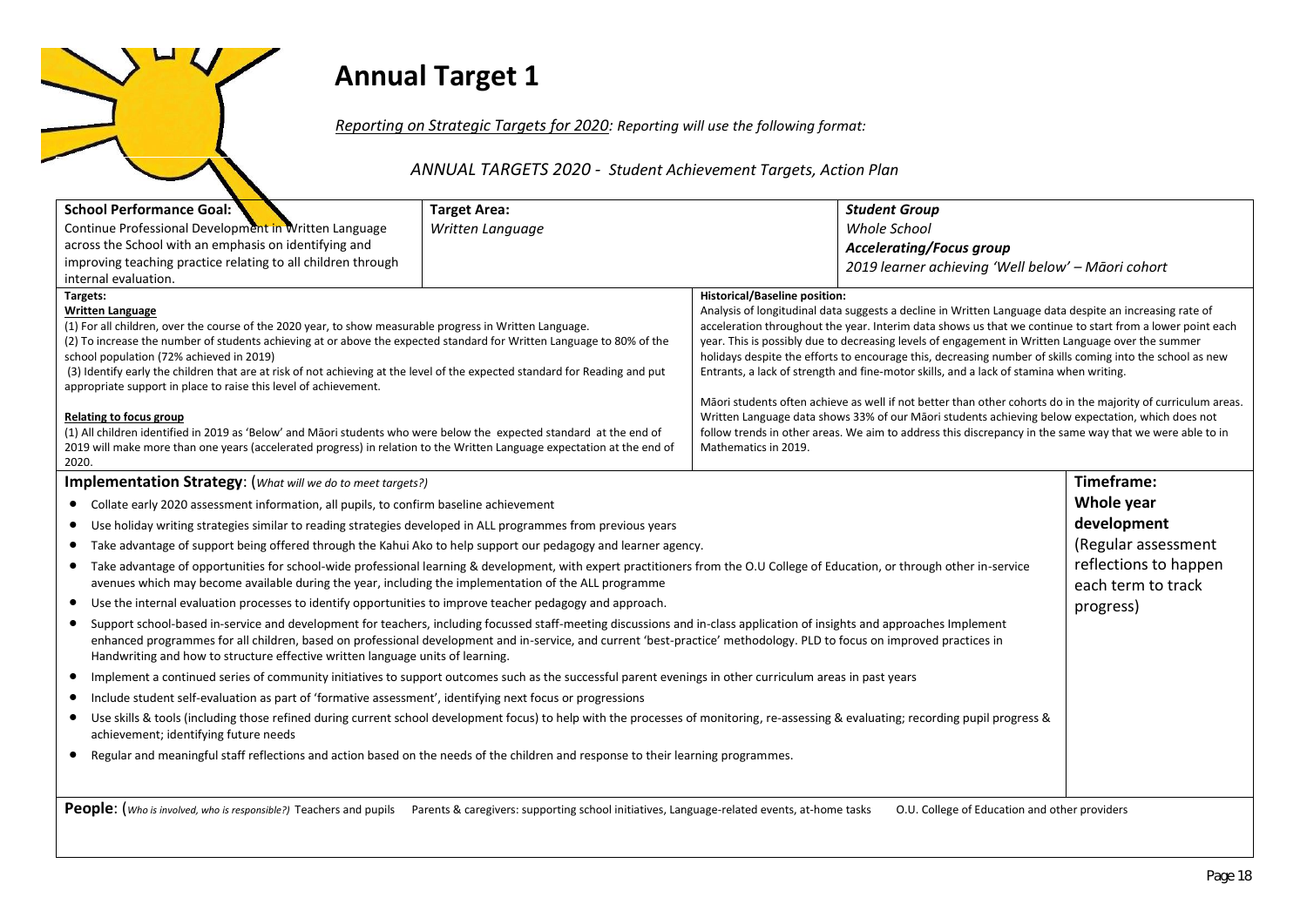**Results**: *(Noting indicators/performance measures)*

(1) For all children, over the course of the 2020 year, to show measurable progress in Written Language.

This goal was achieved with all learners making progress and the majority of learners below expectation at the beginning of the year making accelerated progress.

To increase the number of students achieving at or above the expected standard for Written Language to 80% of the school population (72% achieved in 2019)



This achievement challenge was not quite met with only 76.9% of our learners achieving at or above the expected levels of achievement. While slightly disappointing, it is worth noting that this is a significant rise from the beginning of year data where only 57.7% of learners were achieving at expected levels. This would suggest an acceleration rate of at least 20%. We firmly believe that if we had a whole year of learning, without the significant disruption of COVID-19, we would have achieved our very aspirational goal. We are excited to be able to consolidate this growth in 2021 with hopefully a full year of learning.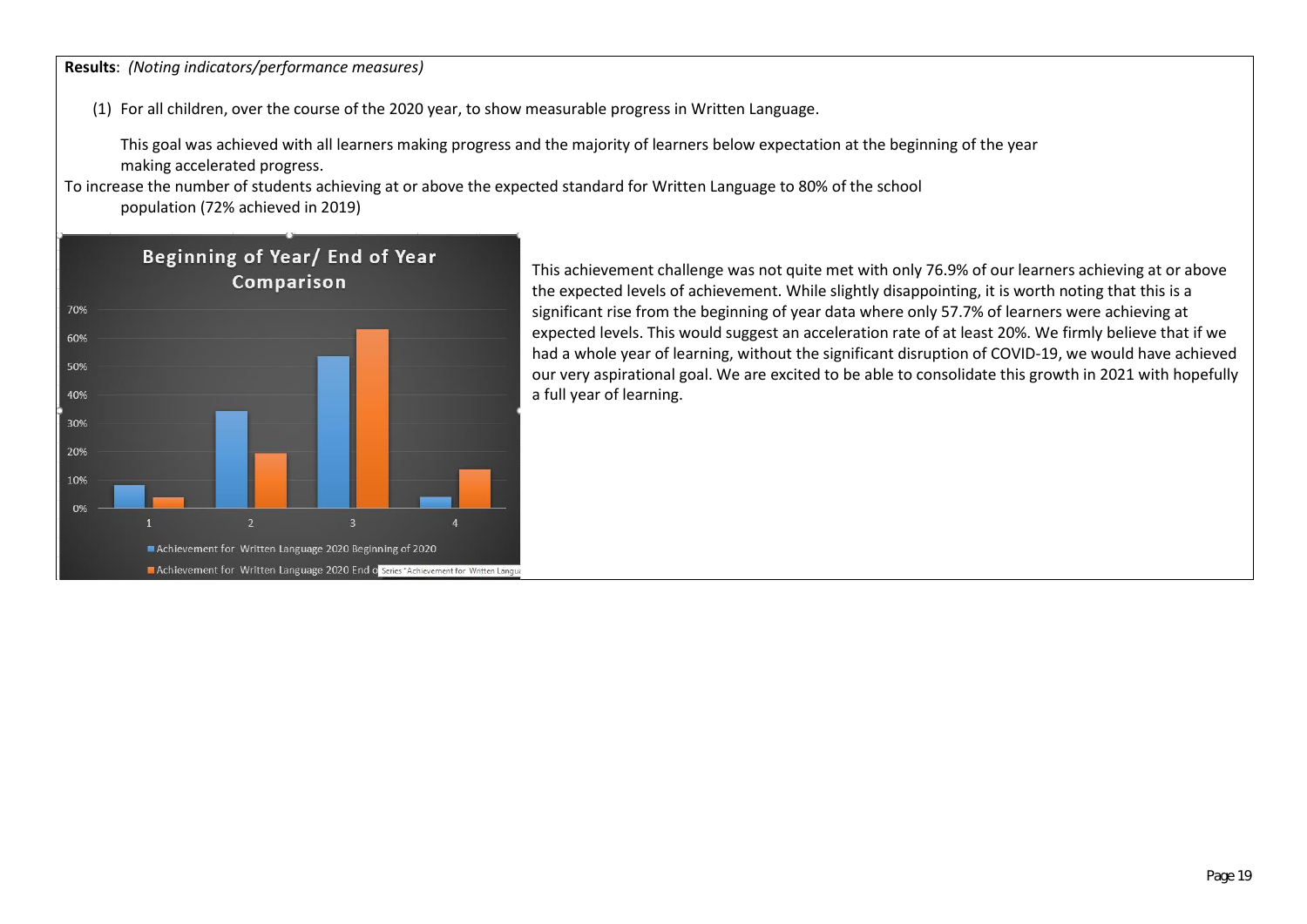Worth noting is the comparative achievement levels of our Y0-3 learners who have all been through a Structured Literacy approach to language. When isolated from the whole school data, we can see much higher levels of achievement. This is an exciting trend beginning to appear and we will track this progress over the next few years with great anticipation.

## **In the Year 0 – 3 years levels, we currently have 90% of our learners achieving at or above expectation!**





(3) Identify early the children that are at risk of not achieving at the level of the expected standard for Written Language and put appropriate support in place to raise this level of achievement.

There were ten children who met these criteria in 2020.

Of those ten children, 9 made accelerated progress. One has not shown accelerated progress; this student is supported through ORS and will very likely not leave Curriculum Level 1 during her time at school.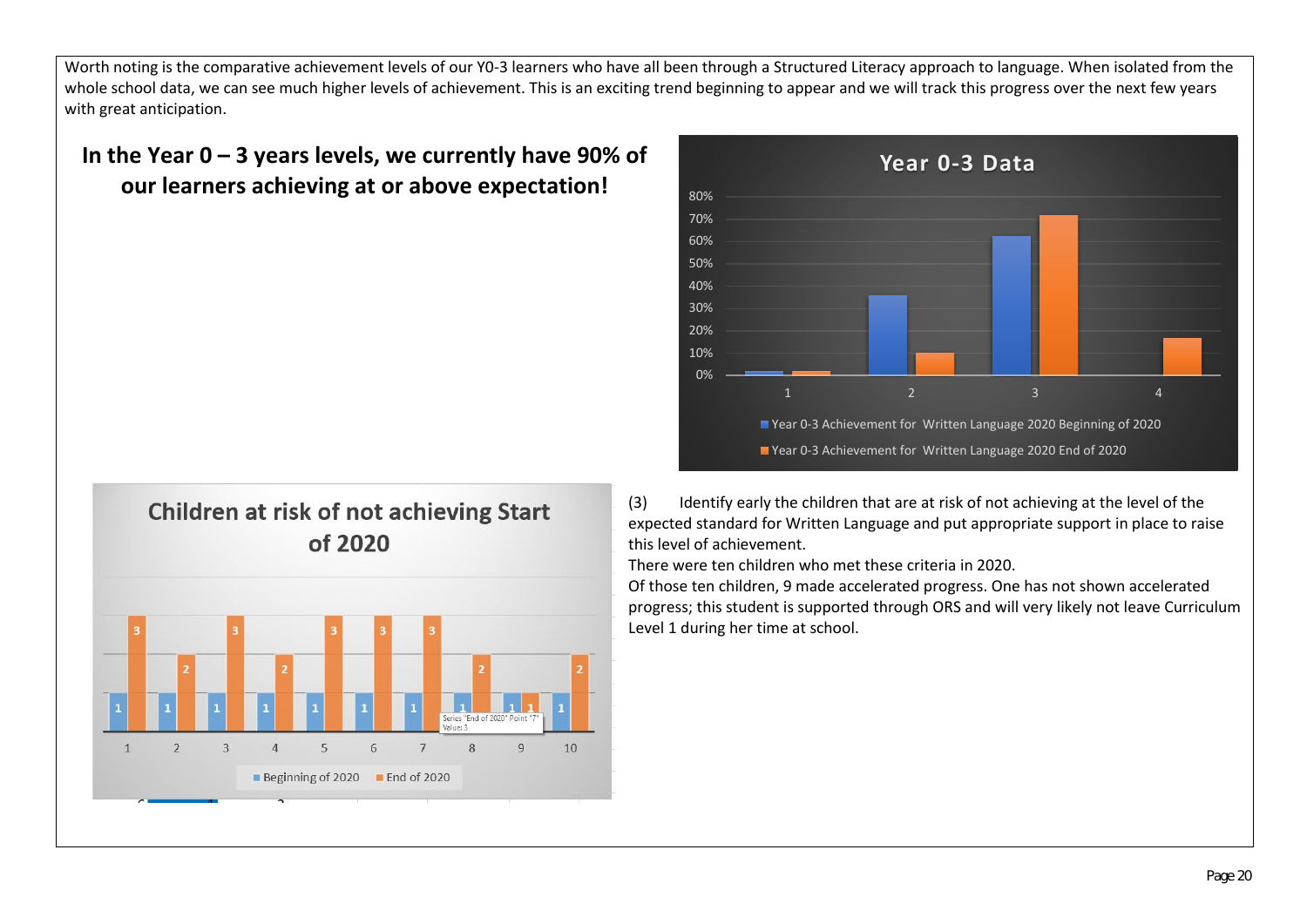#### **Relating to focus group**

(1) All children identified in 2019 as 'Below' and Māori students who were below the expected standard at the end of 2019 will make more than one years (accelerated progress) in relation to the Written Language expectation at the end of 2020.

There were 7 students who met this criterion in 2019, and were still within the school in 2020. Of these seven learners, six made accelerated progress. The remaining one maintained the level of achievement in comparison to the moving expectation. Five of the seven are now at or above expectation, and even more pleasing, two have jumped from below to well above. This has come through targeted support, finding genuine and exciting contexts for writing, and the tremendous efforts of both the children and the teachers. We will continue to monitor these focus children and continue to provide the written language one-on-one support, LSC support, Phonological awareness programme and the engaging writing process for all learners.



**Costs and Resourcing**: *(Budget and other resources necessary)* Material resources, through Curriculum budget allocation 2019, Release-time as appropriate, through reliever budget, or through internal cover

**Future Commentary, Analysis**: *(Incl. variance ~ explanation of difference between goals and achievement)*

*There is no doubt that COVID-19 has had a dramatic and lasting effect on our learners. It is very difficult this year to quantify the effectiveness of different support* 

*programmes. The support for our target groups as mentioned, will remain our primary focus as even with slim data, we can see the effectiveness of these supports.*

**Directions:** *(Where to next?)*

We will continue to monitor these focus children and continue to provide the written language one-on-one support, LSC support, Phonological awareness programme and the engaging writing process for all learners.

*Continuation of the Structured Literacy PLD and pedagogy will help us to lift the achievement of all students across the school.*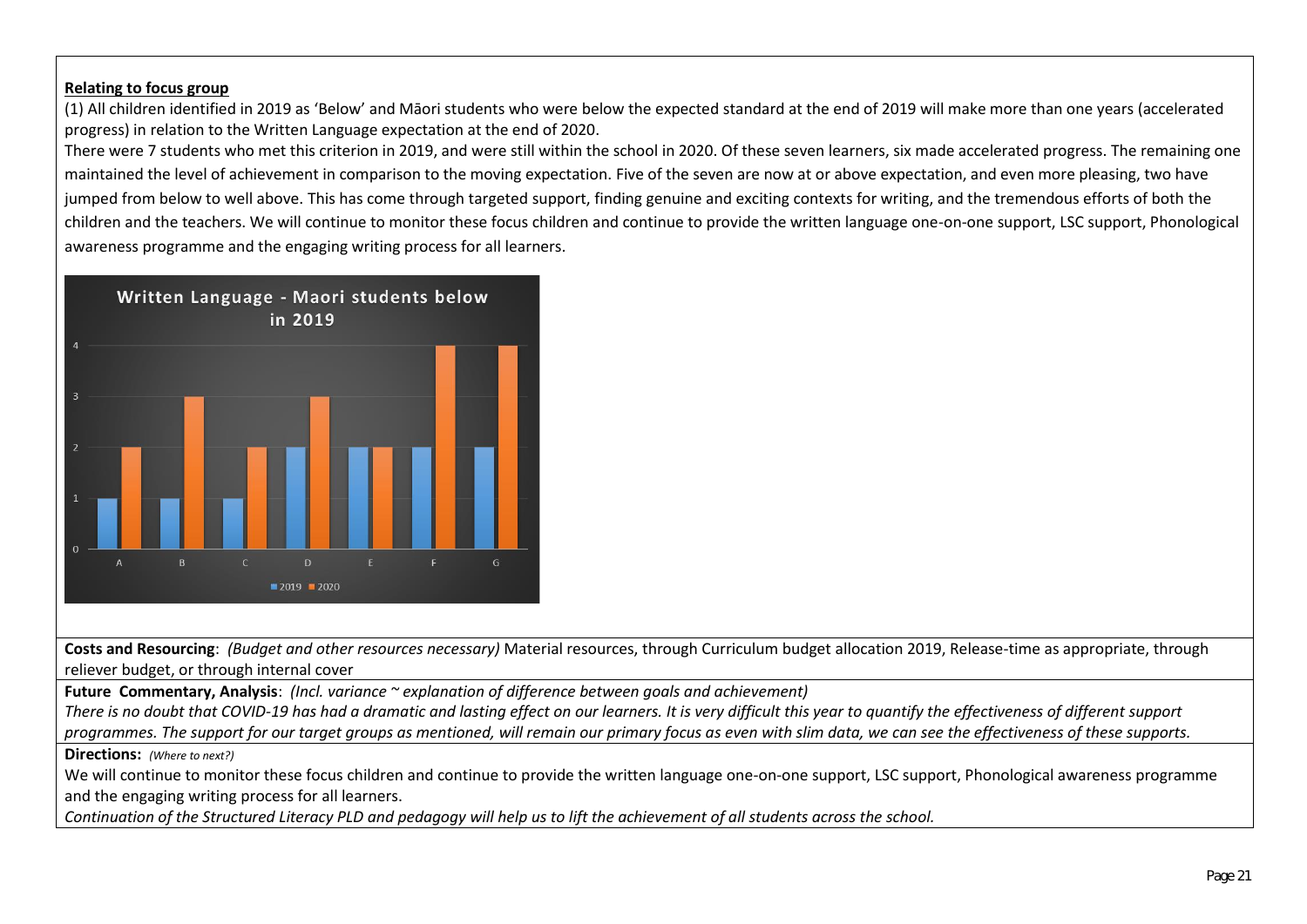#### *Reporting on Strategic Targets for 2020: Reporting will use the following format:*

#### *ANNUAL TARGETS 2020 - Student Achievement Targets, Action Plan*

| <b>School Performance Goal:</b>                                                                                                                                                                                | <b>Target Area:</b>                                         |                                      | <b>Student Group</b>                                                                                                                                                    |                       |
|----------------------------------------------------------------------------------------------------------------------------------------------------------------------------------------------------------------|-------------------------------------------------------------|--------------------------------------|-------------------------------------------------------------------------------------------------------------------------------------------------------------------------|-----------------------|
| Improve the well-being of our learners through identifying                                                                                                                                                     | Key Competencies - Relating to Others and Participating and |                                      | Whole School                                                                                                                                                            |                       |
| barriers to learning, stress and anxiety, and the emotional                                                                                                                                                    | Contributing                                                |                                      | <b>Accelerating/Focus group</b>                                                                                                                                         |                       |
| well-being of our students.                                                                                                                                                                                    |                                                             |                                      | Priority learners identified in early 2020 well-being qualitative survey.                                                                                               |                       |
| Targets:                                                                                                                                                                                                       |                                                             | <b>Historical/Baseline position:</b> |                                                                                                                                                                         |                       |
| <b>Well-being</b><br>(1) For all children, over the course of the 2020 year, to demonstrate a sense of Whanaungatanga and belonging within<br>our School Community.                                            |                                                             |                                      | Previous years we have seen high levels of attendance and high levels of achievement<br>of expectation in the Key Competencies. In 2019, we identified that many of our |                       |
| (2) To measure the well-being of our learners through:                                                                                                                                                         |                                                             |                                      | children are carrying stress and anxiety which leads to a decrease in achievement and                                                                                   |                       |
| The analysis of attendance (with a specific target of 95%)                                                                                                                                                     |                                                             |                                      | a sense of well-being. We can attend to this through deliberate acts of teaching in the                                                                                 |                       |
| A measure of engagement through the assessment of the Participating and Contributing Key Competency with<br>$\bullet$<br>a specific target of 85% of children achieving expectation in this area.              |                                                             |                                      | Key Competencies, early identification and knowing our learners and their Whanau                                                                                        |                       |
| A measure of aspects of Whanaungatanga through the assessment of the Relating to Others Key Competency<br>$\bullet$                                                                                            |                                                             |                                      | well. Achievement in these areas was lower than previous years trends and needs to                                                                                      |                       |
| with a specific target of 82% of children achieving expectation in this area.                                                                                                                                  |                                                             |                                      | be addressed for the overall well-being of our children.                                                                                                                |                       |
|                                                                                                                                                                                                                |                                                             |                                      |                                                                                                                                                                         |                       |
| Relating to focus group<br>All students who are identified as having low levels of attendance and engagement at the end of 2019, and those<br>(1)                                                              |                                                             |                                      |                                                                                                                                                                         |                       |
| also identified in early 2020 assessment cycles, will show accelerated and measureable progress in both areas.                                                                                                 |                                                             |                                      |                                                                                                                                                                         |                       |
| <b>Implementation Strategy:</b> (What will we do to meet targets?)                                                                                                                                             |                                                             |                                      |                                                                                                                                                                         | Timeframe:            |
|                                                                                                                                                                                                                |                                                             |                                      |                                                                                                                                                                         | Whole year            |
| • Gather and collate early 2020 qualitative assessment information, all pupils, to confirm baseline achievement (with particular attention to 2019 cohort that have been<br>identified as in need of support). |                                                             |                                      |                                                                                                                                                                         | development           |
| • Take advantage of opportunities through the Well-being focus of our Kahui Ako in 2020                                                                                                                        |                                                             |                                      |                                                                                                                                                                         |                       |
| • Take advantage of opportunities for school-wide professional learning & development, with expert practitioners from the O.U College of Education, or through other in-                                       |                                                             |                                      |                                                                                                                                                                         | (Regular assessment   |
| service avenues which may become available during the year                                                                                                                                                     |                                                             |                                      |                                                                                                                                                                         | reflections to happen |
| • Continue to analyse attendance data regularly to identify any patterns or areas requiring attention.                                                                                                         |                                                             |                                      |                                                                                                                                                                         | each term to track    |
| • Support school-based in-service and development for teachers, including focussed staff-meeting discussions and in-class application of insights and approaches.                                              |                                                             |                                      |                                                                                                                                                                         | progress)             |
| Implement enhanced programmes for all children, based on professional development and in-service, and current 'best-practice' methodology                                                                      |                                                             |                                      |                                                                                                                                                                         |                       |
| Implement methodology and pedagogy into a practical and forward thinking curriculum plan.<br>$\bullet$                                                                                                         |                                                             |                                      |                                                                                                                                                                         |                       |
| • Use skills & tools (including those refined during current school development focus) to help with the processes of monitoring, re-assessing & evaluating; recording pupil                                    |                                                             |                                      |                                                                                                                                                                         |                       |
| progress & achievement; identifying future needs                                                                                                                                                               |                                                             |                                      |                                                                                                                                                                         |                       |
| People: (Who is involved, who is responsible?) Teachers and pupils Parents & caregivers: supporting school initiatives                                                                                         |                                                             |                                      | Outside well-being expertise such as counselling services  O.U. College of                                                                                              |                       |
| Education and other providers                                                                                                                                                                                  |                                                             |                                      |                                                                                                                                                                         |                       |
| <b>Results:</b> (Noting indicators/performance measures)                                                                                                                                                       |                                                             |                                      |                                                                                                                                                                         |                       |
| <b>Well-being</b>                                                                                                                                                                                              |                                                             |                                      |                                                                                                                                                                         |                       |
| For all children, over the course of the 2020 year, to demonstrate a sense of Whanaungatanga and belonging within our School Community.                                                                        |                                                             |                                      |                                                                                                                                                                         |                       |
| Through the School-wide review of COVID-19/distance learning, we have a clear picture of the children's feelings of belonging within the school. This is                                                       |                                                             |                                      |                                                                                                                                                                         |                       |
| supported through data collection relating to the Key Competencies.                                                                                                                                            |                                                             |                                      |                                                                                                                                                                         |                       |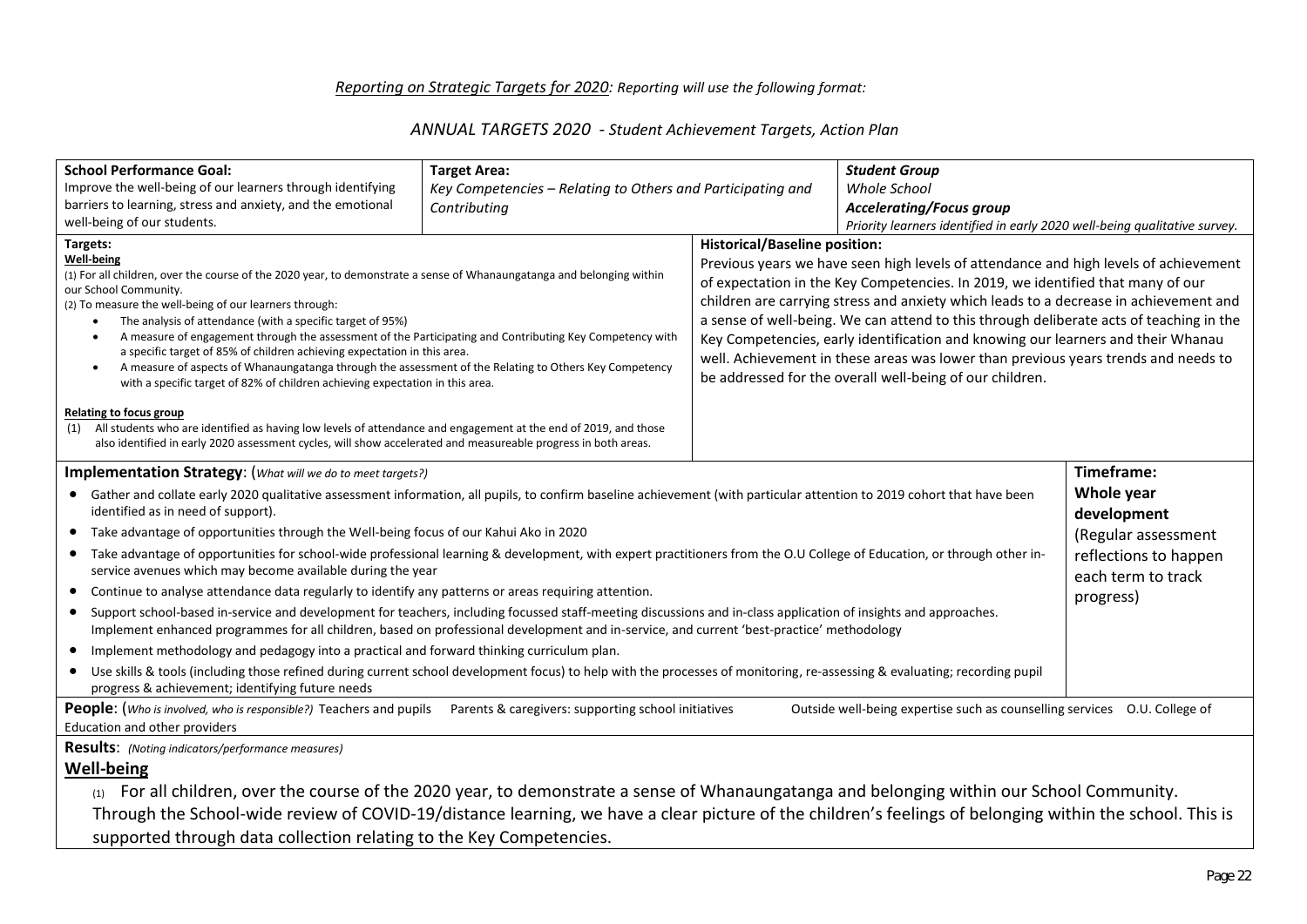(2) To measure the well-being of our learners through:

• The analysis of attendance (with a specific target of 95%)



This target became somewhat unreliable as a measure of well-being. Due to unforeseen circumstances, many children were lower than anticipated as they were encouraged to stay at home with any cold and flu like symptoms. While this is lower than we would have anticipated, 92.8% is still a high percentage of engagement if we take the COVID factors into consideration.

- **Whole School Percentages Key Competencies** 120.0% CHILDREN AT EACH 1-4 STAGE 100.0% 80.0% 60.0% 40.0%  $5^{\circ}$ ġ 20.0% 0.0% Thinking Managing Self Relating to Others Participating and Contributing
- A measure of engagement through the assessment of the Participating and Contributing Key Competency with a specific target of 85% of children achieving expectation in this area.

As can be seen in the attached graph, this goal was well met with 91.5% of our learners achieving the expectation at each level for participating and Contributing. We saw high levels of engagement. Happy, engaged learners in every class, every day is the justification of this goal.

• A measure of aspects of Whanaungatanga through the assessment of the Relating to Others Key Competency with a specific target of 82% of children achieving expectation in this area.

Relating to Others specific target was also met with 86.2% of children achieving expectation in this area. Significant work around supporting student well-being over COVID-19 certainly was a large factor in this achievement.

The School did also use the NZCER Inclusive Practices tool to help measure well-being within the school. Unfortunately, after delivering the student survey individually, we found the data to be unreliable and will therefore not be using this data to triangulate our results.

Costs and Resourcing: *(Budget and other resources necessary)* Material resources, through Curriculum budget allocation 2020, Release-time as appropriate, through reliever budget, or through internal cover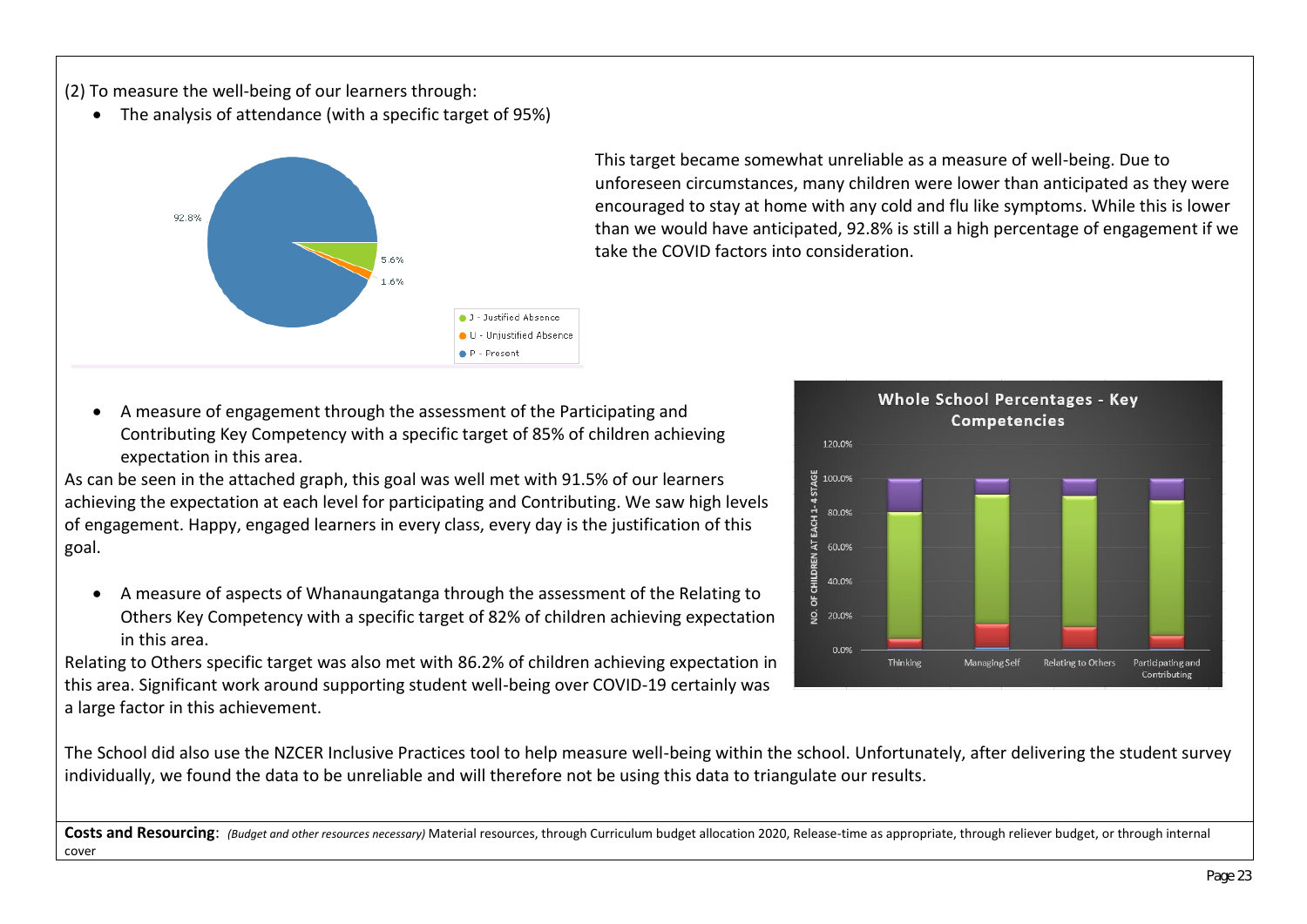**Future Commentary, Analysis**: *(Incl. variance ~ explanation of difference between goals and achievement)*

**Directions:** *(Where to next?)*

A focus for 2021 will be to unpack the Key Competencies further along with our current measurement tools for this area. We believe that it is timely to review our assessment practice and understanding of the Key Competencies. This will lead to a focus and re-energised push for developing these skills within our classrooms. Relating to Others is a large focus that aligns with our School Values and will therefore continue to be the focus. If we get the Key Competencies right, learning will continue to flourish.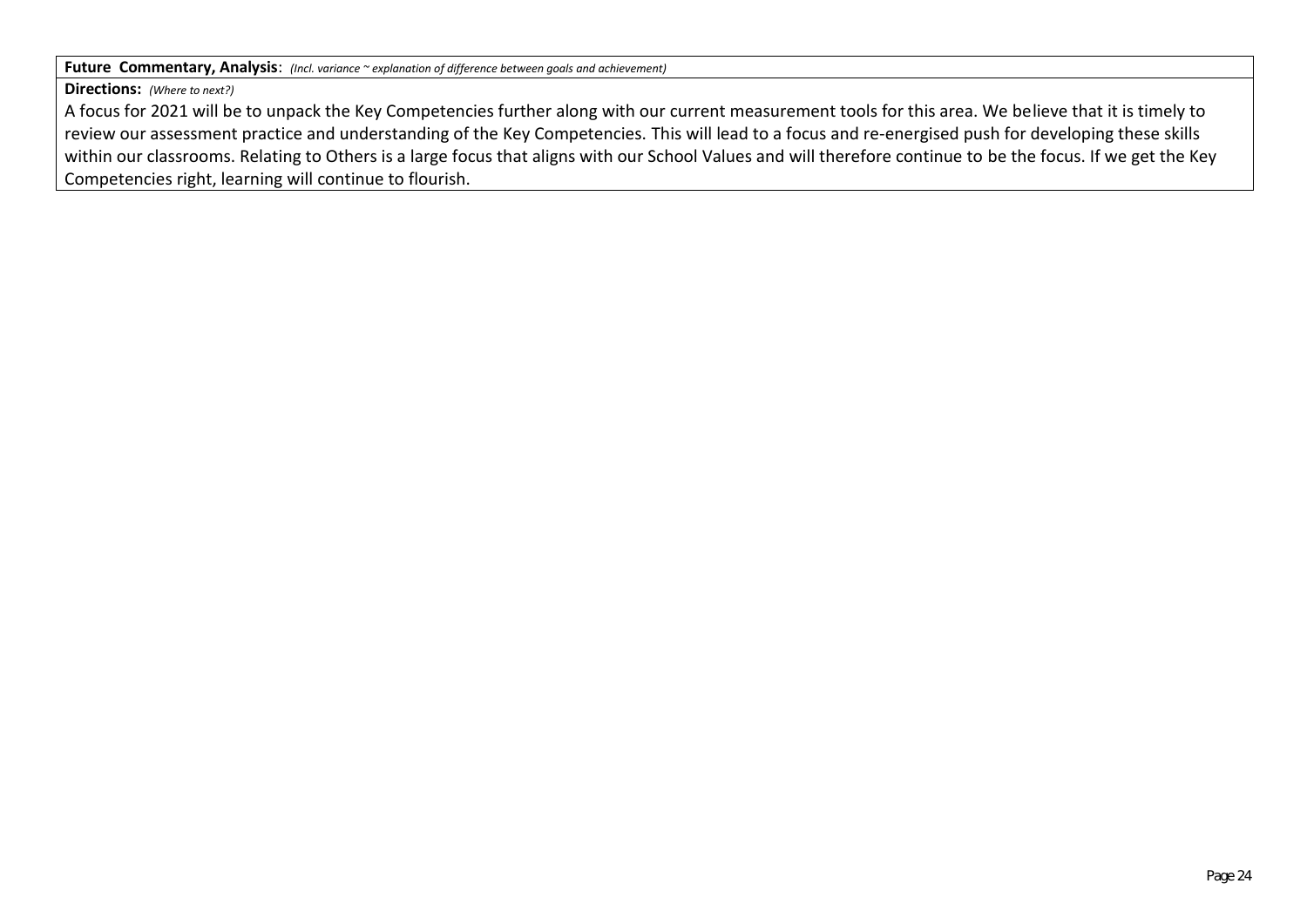### **Kiwisport Funding 2020**

We received \$4,366.30 for Kiwisport Funding for 2020.

Kiwisport funding was used to develop and increase sporting opportunities throughout the year for all of our students including entry fee payments for South Zone Athletic Sports, Otago Athletic Championships and Otago Tryathlon Championships.

We were able to purchase specific sporting equipment and resources that catered for teams, coaches and students across all levels of ability.

A skills based Hockey programme was run by Otago Hockey for Years 3 and above.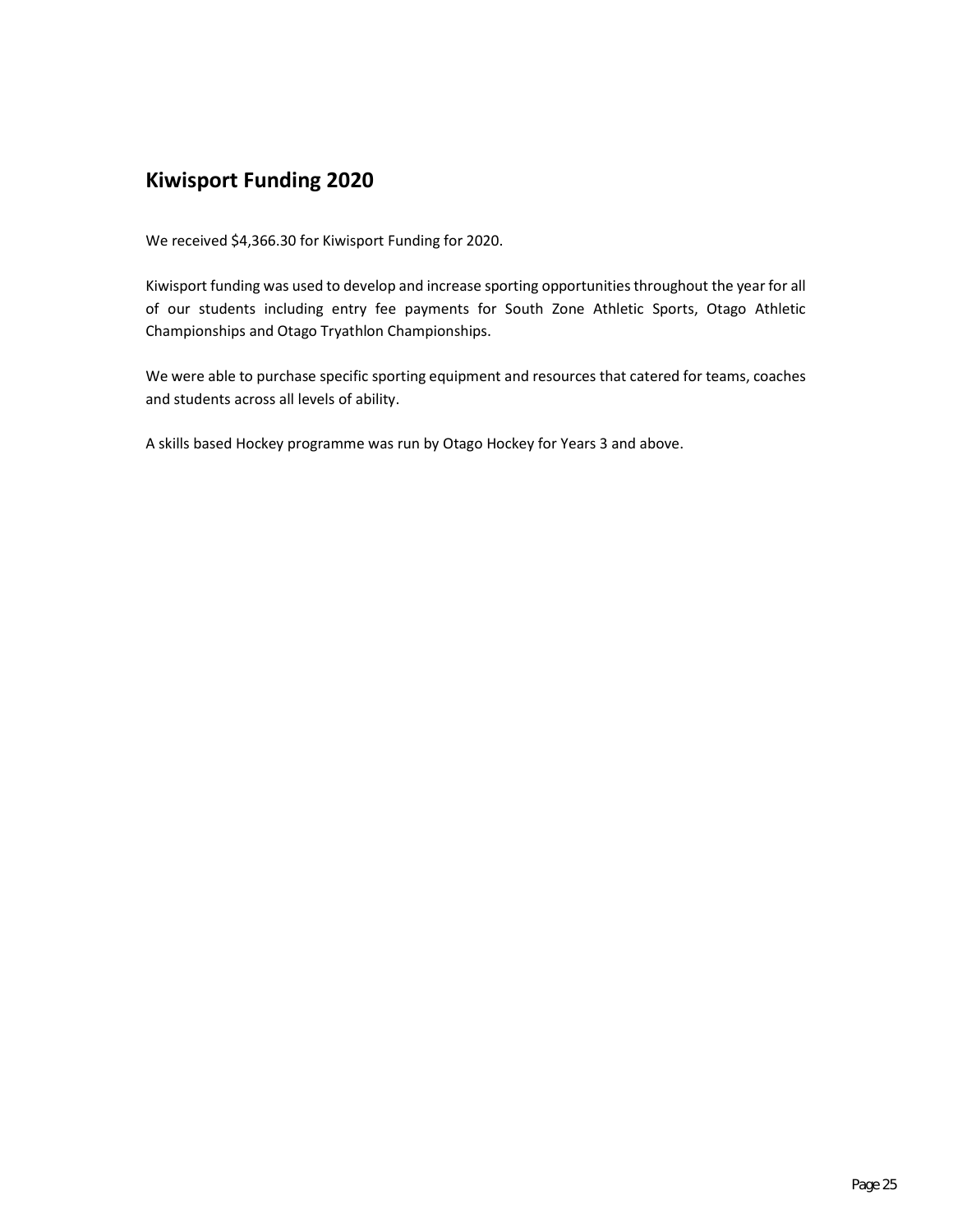

Tel: +64 3 218 2959 Toll Free: 0800 182 959 Fax: +64 3 218 2092 invercargill@bdo.co.nz **www.bdo.co.nz**

#### **INDEPENDENT AUDITOR'S REPORT**

#### **TO THE READERS OF SAWYERS BAY SCHOOL'S FINANCIAL STATEMENTS FOR THE YEAR ENDED 31 DECEMBER 2020**

The Auditor-General is the auditor of Sawyers Bay School (the School). The Auditor-General has appointed me, Aaron Higham, using the staff and resources of BDO Invercargill, to carry out the audit of the financial statements of the School on his behalf.

#### **Opinion**

We have audited the financial statements of the School on pages 3 to 17, that comprise the statement of financial position as at 31 December 2020, the statement of comprehensive revenue and expense*,* statement of changes in net assets/equity and statement of cash flows for the year ended on that date, and the notes to the financial statements that include accounting policies and other explanatory information.

In our opinion the financial statements of the School:

- present fairly, in all material respects:
	- o its financial position as at 31 December 2020; and
	- $\circ$  its financial performance and cash flows for the year then ended; and
- comply with generally accepted accounting practice in New Zealand in accordance with Public Sector Public Benefit Entity Standards Reduced Disclosure Regime as applicable to entities that qualify as tier 2.

Our audit was completed on 31 May 2021. This is the date at which our opinion is expressed.

The basis for our opinion is explained below. In addition, we outline the responsibilities of the Board and our responsibilities relating to the financial statements, we comment on other information, and we explain our independence.

#### **Basis for our opinion**

We carried out our audit in accordance with the Auditor-General's Auditing Standards, which incorporate the Professional and Ethical Standards and the International Standards on Auditing (New Zealand) issued by the New Zealand Auditing and Assurance Standards Board. Our responsibilities under those standards are further described in the Responsibilities of the auditor section of our report.

We have fulfilled our responsibilities in accordance with the Auditor-General's Auditing Standards.

We believe that the audit evidence we have obtained is sufficient and appropriate to provide a basis for our opinion.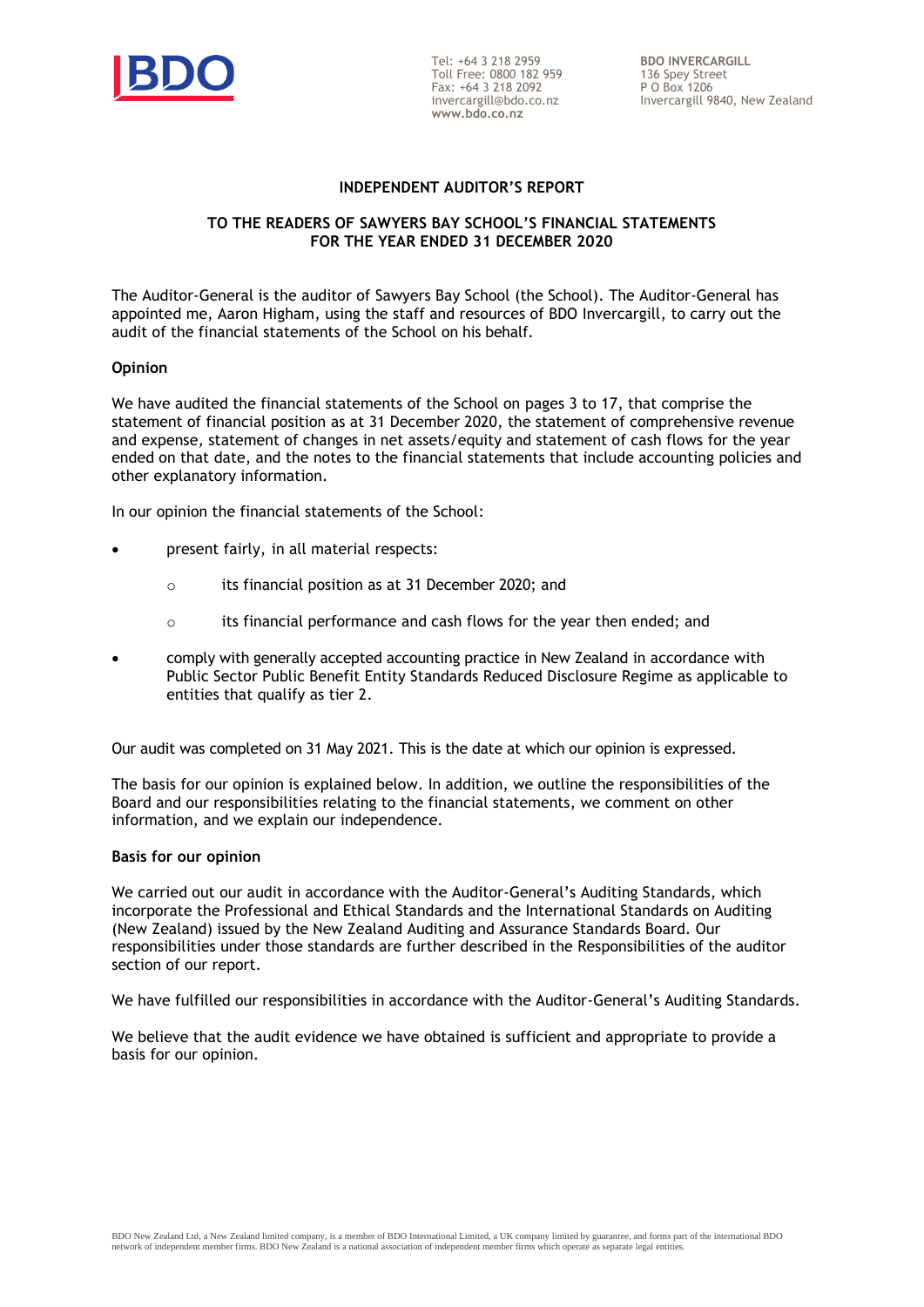

Tel: +64 3 218 2959 Toll Free: 0800 182 959 Fax: +64 3 218 2092 invercargill@bdo.co.nz **www.bdo.co.nz**

**BDO INVERCARGILL** 136 Spey Street P O Box 1206 Invercargill 9840, New Zealand

#### **Responsibilities of the Board for the financial statements**

The Board is responsible on behalf of the School for preparing financial statements that are fairly presented and that comply with generally accepted accounting practice in New Zealand. The Board of Trustees is responsible for such internal control as it determines is necessary to enable it to prepare financial statements that are free from material misstatement, whether due to fraud or error.

In preparing the financial statements, the Board is responsible on behalf of the School for assessing the School's ability to continue as a going concern. The Board is also responsible for disclosing, as applicable, matters related to going concern and using the going concern basis of accounting, unless there is an intention to close or merge the School, or there is no realistic alternative but to do so.

The Board's responsibilities, in terms of the requirements of the Education and Training Act 2020, arise from section 87 of the Education Act 1989.

#### **Responsibilities of the auditor for the audit of the financial statements**

Our objectives are to obtain reasonable assurance about whether the financial statements, as a whole, are free from material misstatement, whether due to fraud or error, and to issue an auditor's report that includes our opinion.

Reasonable assurance is a high level of assurance, but is not a guarantee that an audit carried out in accordance with the Auditor-General's Auditing Standards will always detect a material misstatement when it exists. Misstatements are differences or omissions of amounts or disclosures, and can arise from fraud or error. Misstatements are considered material if, individually or in the aggregate, they could reasonably be expected to influence the decisions of readers taken on the basis of these financial statements.

For the budget information reported in the financial statements, our procedures were limited to checking that the information agreed to the School's approved budget.

We did not evaluate the security and controls over the electronic publication of the financial statements.

As part of an audit in accordance with the Auditor-General's Auditing Standards, we exercise professional judgement and maintain professional scepticism throughout the audit. Also:

- We identify and assess the risks of material misstatement of the financial statements, whether due to fraud or error, design and perform audit procedures responsive to those risks, and obtain audit evidence that is sufficient and appropriate to provide a basis for our opinion. The risk of not detecting a material misstatement resulting from fraud is higher than for one resulting from error, as fraud may involve collusion, forgery, intentional omissions, misrepresentations, or the override of internal control.
- We obtain an understanding of internal control relevant to the audit in order to design audit procedures that are appropriate in the circumstances, but not for the purpose of expressing an opinion on the effectiveness of the School's internal control.
- We evaluate the appropriateness of accounting policies used and the reasonableness of accounting estimates and related disclosures made by the Board.
- We conclude on the appropriateness of the use of the going concern basis of accounting by the Board and, based on the audit evidence obtained, whether a material uncertainty exists related to events or conditions that may cast significant doubt on the School's ability to